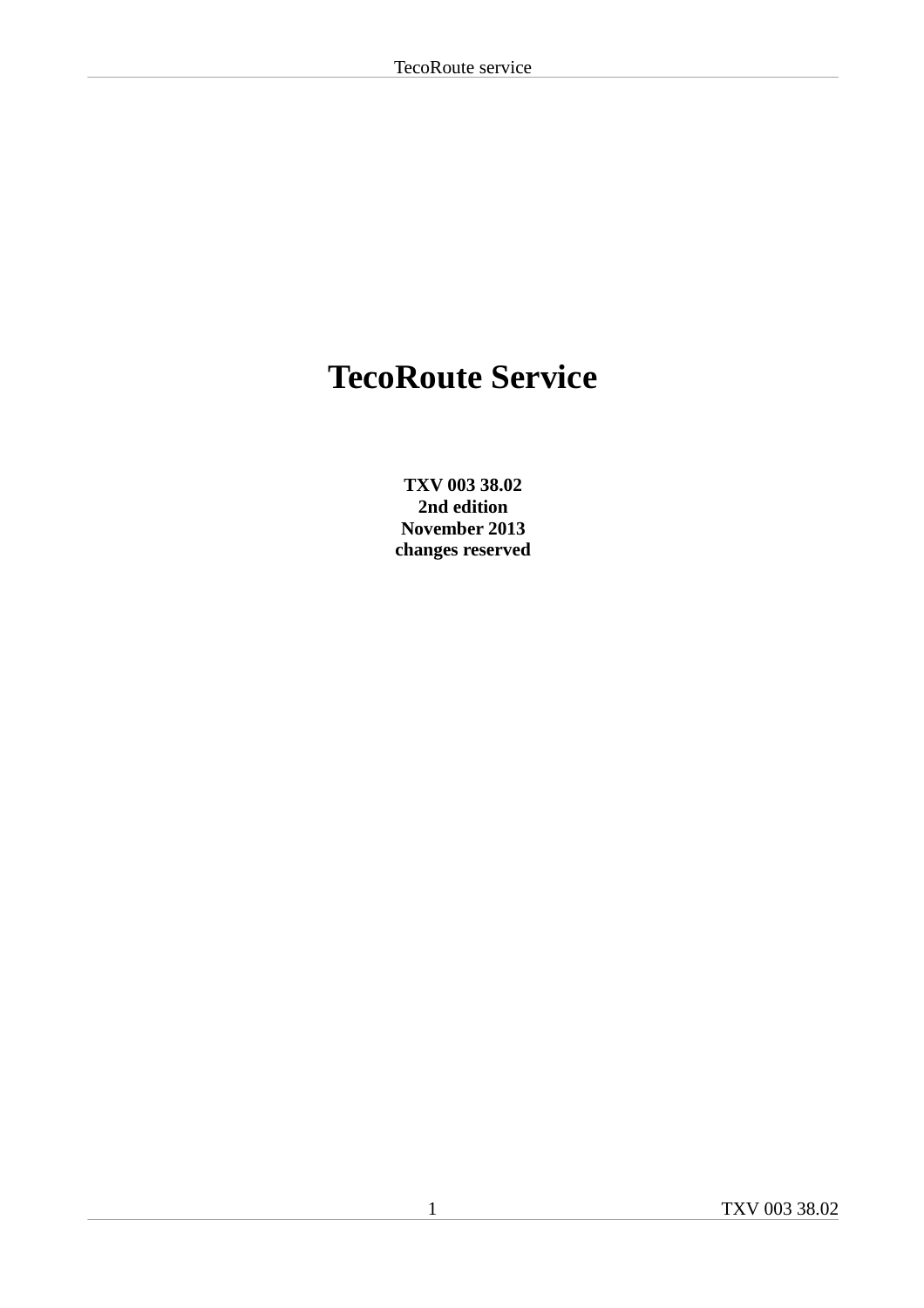# History of changes

| <b>Date</b>      | <b>Edition</b> | Description of the changes                                                     |
|------------------|----------------|--------------------------------------------------------------------------------|
| October 2013     |                | 1st edition                                                                    |
| November<br>2013 |                | Editing of user interface for TecoRoute account management was re-<br>flected. |

# **Content**

| 4.3.1 Information about connection of PLC to the TecoRoute service on the system web page21 |  |
|---------------------------------------------------------------------------------------------|--|
| 4.3.2 Information about PLC connection to TecoRoute service on the service portal23         |  |
|                                                                                             |  |
|                                                                                             |  |
|                                                                                             |  |
|                                                                                             |  |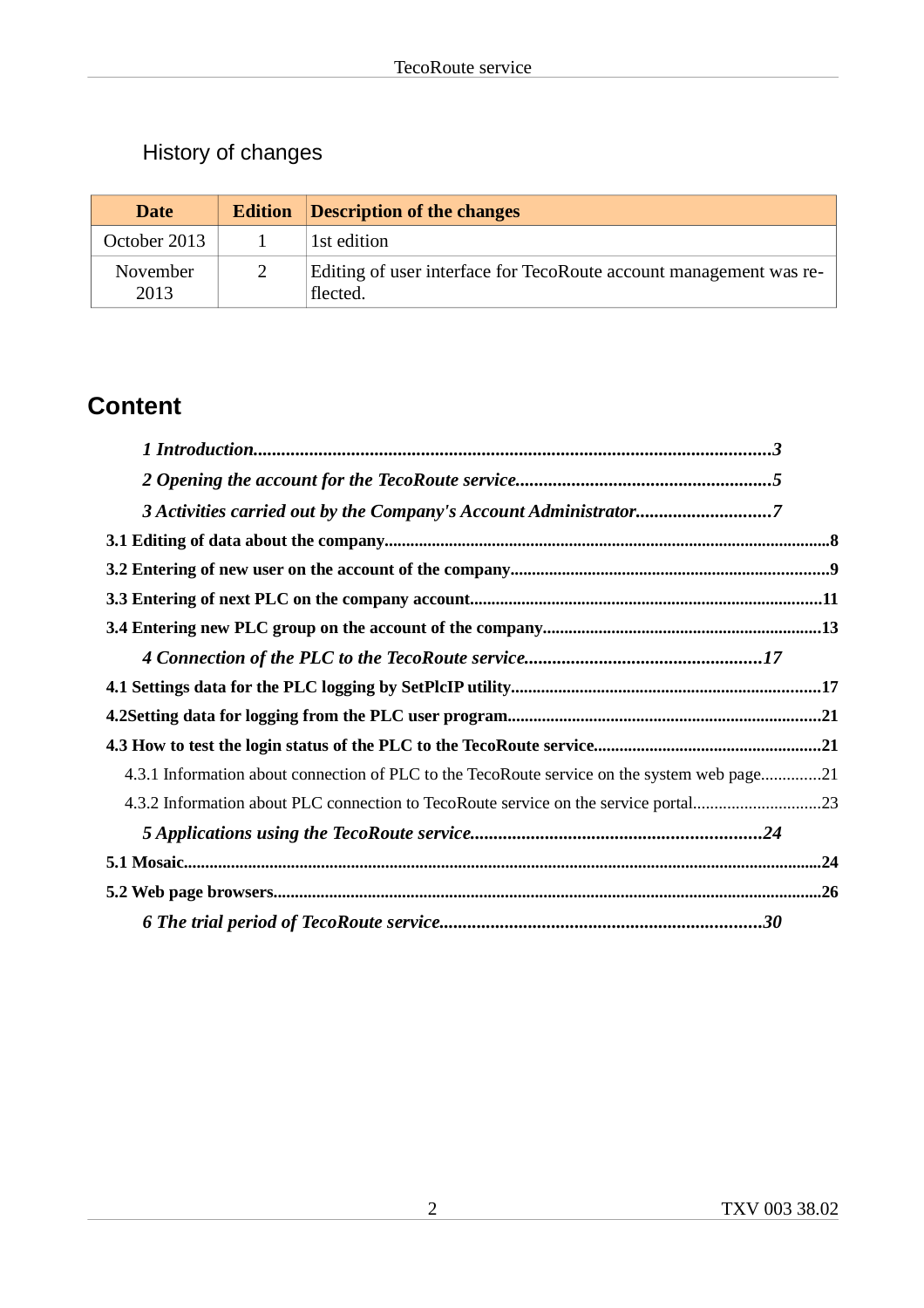# **1 INTRODUCTION**

TecoRoute service is used for remote administration of Tecomat PLC via the internet. The service is provided by the company Teco for Tecomat Foxtrot and Tecomat TC700.

PLC system must be connected to the Internet, a public IP address or any additional hardware (except the router) are not needed. The PLC becomes easy accessible for both programmers and end users of the PLC by this way.



#### **How does it works**

PLC system is installed at a customer site and has to be connected to the local Ethernet network with access to the internet (as a any regular desktop computer). The PLC has to be set with the login information for the service TecoRoute. With these data, the PLC itself logs to the server with the service TecoRoute. So the PLC will become available for remote access from the Mosaic development environment or from a Web browser. The Mosaic also connects to a server running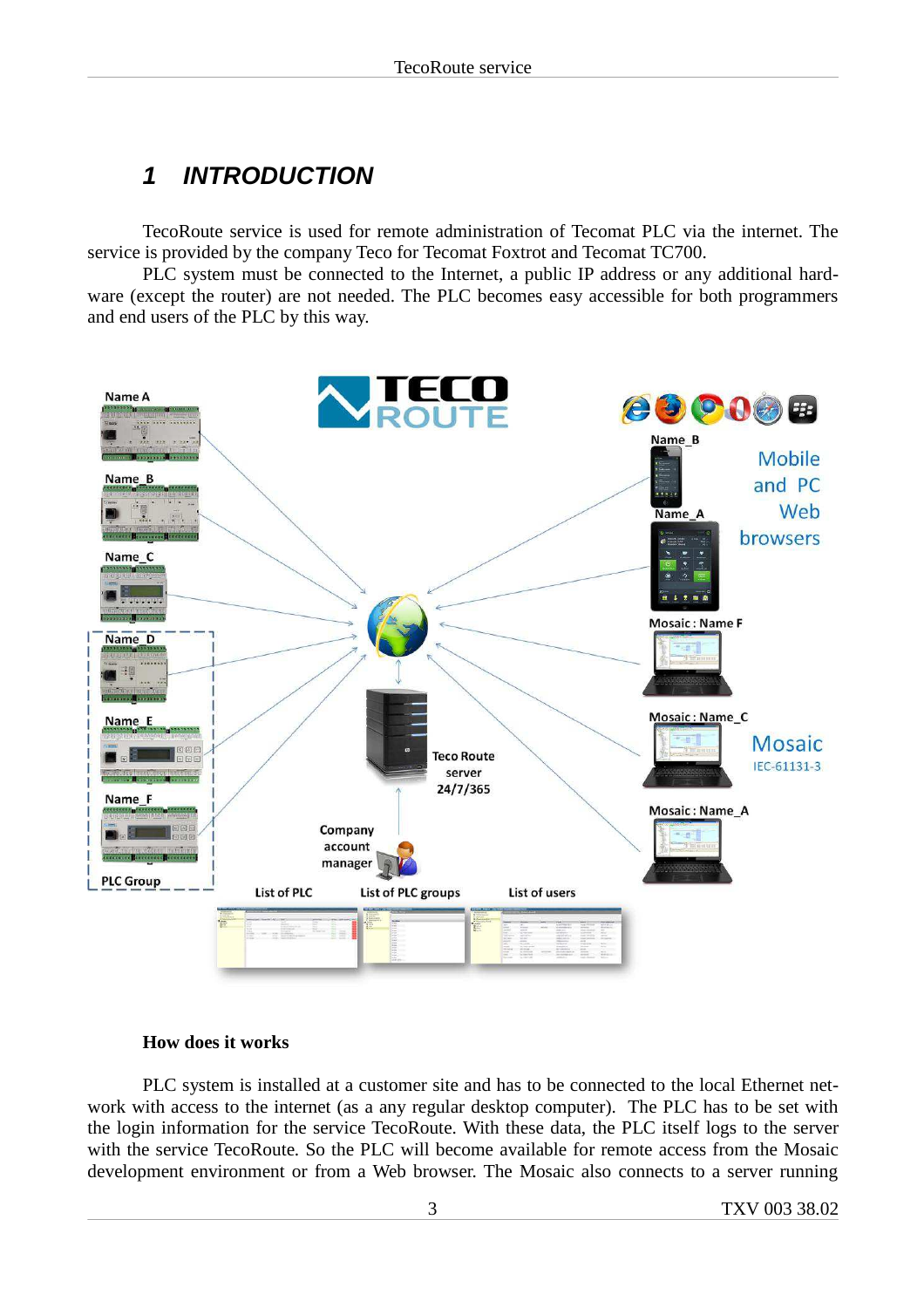TecoRoute at the beginning of communication and after verifying the login data on this server it will link with the PLC system.Similarly, the web browser first connects to a server running TecoRoute, which after verifying the login information and a selection of PLC links the selected PLC.

#### **The benefits of using TecoRoute**

For remote access to PLC system does not need any other technical means.You only need a normal Internet connection (such as a home router).A public IP address of the router is not needed, in the majority of cases the need to set up the router is eliminated. Remote access via TecoRoute stays the same even if you change your internet provider or if you replace the router for another one. In addition, the PLC system is involved in the local network, which is not available from the Internet, thus reducing the risk of hacker attack to the PLC.

The remote access via TecoRoute service can reduce significantly the travel costs of technicians of system integrators associated with the modification of user programs and configuring PLC systems in the field. It significantly saves the time usually spent by technicians on the road.

The end user gets the option of remote supervision of its controlled technology.

#### **Account of the TecoRoute service**

Any company (or single person) that wants to use the remote PLC management via TecoRoute, must have its own account on the server. It contains the following information:

- a list of users who are authorized to use TecoRoute service
- list of PLC systems, which are available via TecoRoute

Each user on the company account has allocated a specific PLC systems which can be accessed by him by specific applications (Mosaic, browser) authorized to use by him. Furthermore, each user has assigned one of the following roles:

- the company account administrator
- the group administrator
- the user

#### **Role of the Company Account Administrator**

At least one user with the role of company account administrator has to be registered on each company account. This is the user from the company staff, who is allowed to perform the following activities:

- add or take out other users on the account
- edit the data of individual users, including setting their roles
- assign the PLC to specific users
- grant applications, which specific users may use
- add or remove PLC systems on the account
- edit the data of each PLC
- create groups on the account
- allocate PLC and users to groups
- to use the service TecoRoute for remote access to PLC

#### **Role of Group Administrator**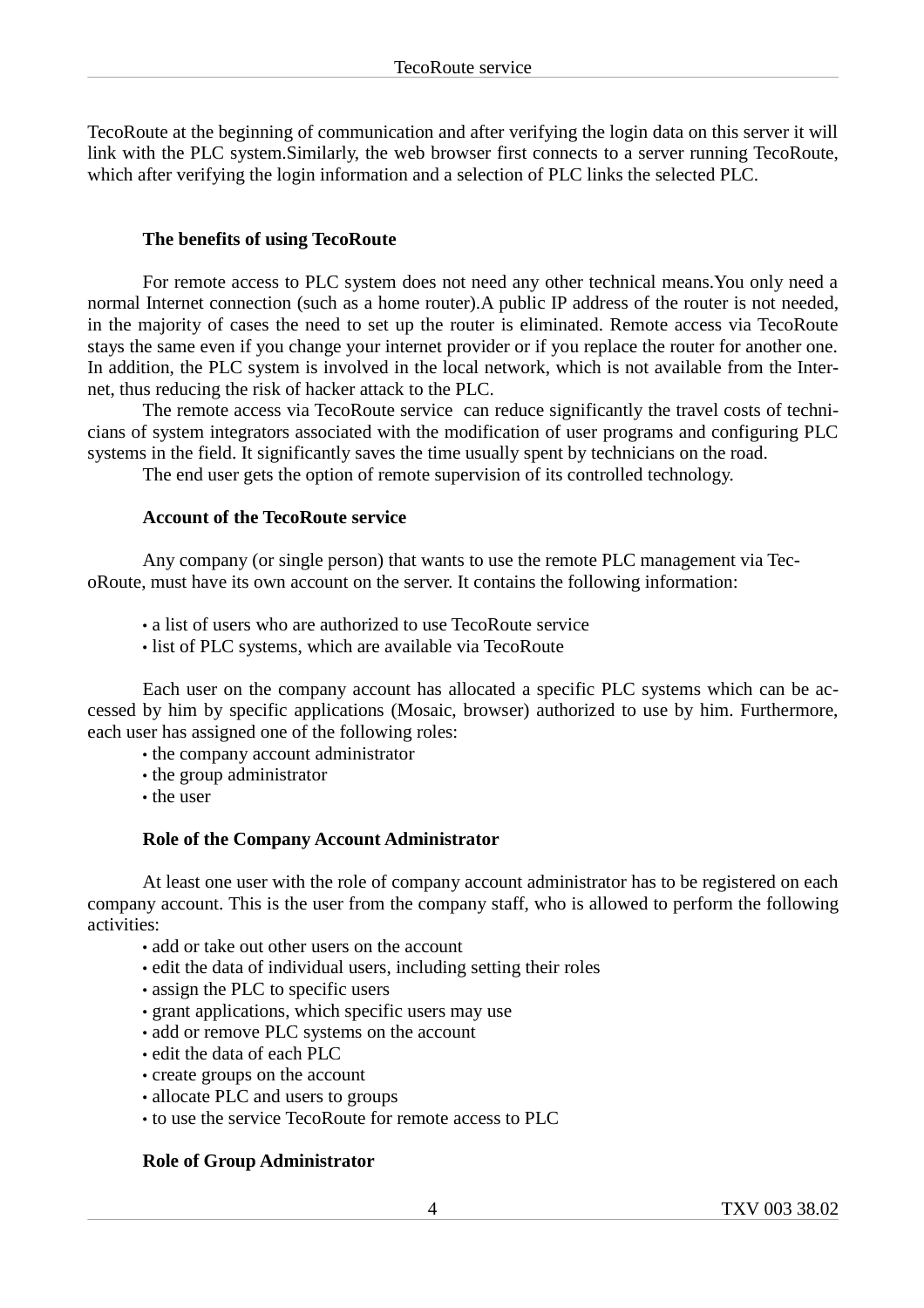The user with the group administrator role has slightly less rights than the company's administrator.This may include the following rights:

- to add new PLC systems to the PLC group
- to change the list of PLC in a given group
- to change the list of users in a given group
- to use the service TecoRoute for remote access to PLC

#### **Role of User**

A user with this role is authorized to use the TecoRoute service only for the remote access to PLC. He is authorised by the Company Account Administrator for applications which he can use for remote access as well as the specific PLC systems to which he has the access.He cannot perform any editing on the company account.

# **2 OPENING THE ACCOUNT FOR THE TECOROUTE SER-VICE**

The condition for the use of the TecoRoute service is the account opened through a portal http://tecoroute.geostore.cz/portal/ (non-secure connection) or https://tecoroute.geostore.cz/portal/ (secure connection). When the web page at that address ís displayed on your browser, the login dialogue box for the service will appear (see the following figure). On this web page there is also the link for newcomers, which enable to create new company account (marked in red).

| <b>TecoRoute</b>                                         |
|----------------------------------------------------------|
| Přihlášení uživatele                                     |
| Jméno:                                                   |
| Heslo:                                                   |
| Nový uživatel<br>Přihlásit                               |
| Advanced Automation                                      |
| Teco a.s., Havlíčkova 260, 280 58 Kolín, Česká republika |

For opening an account, you must provide the following information to the company Teco: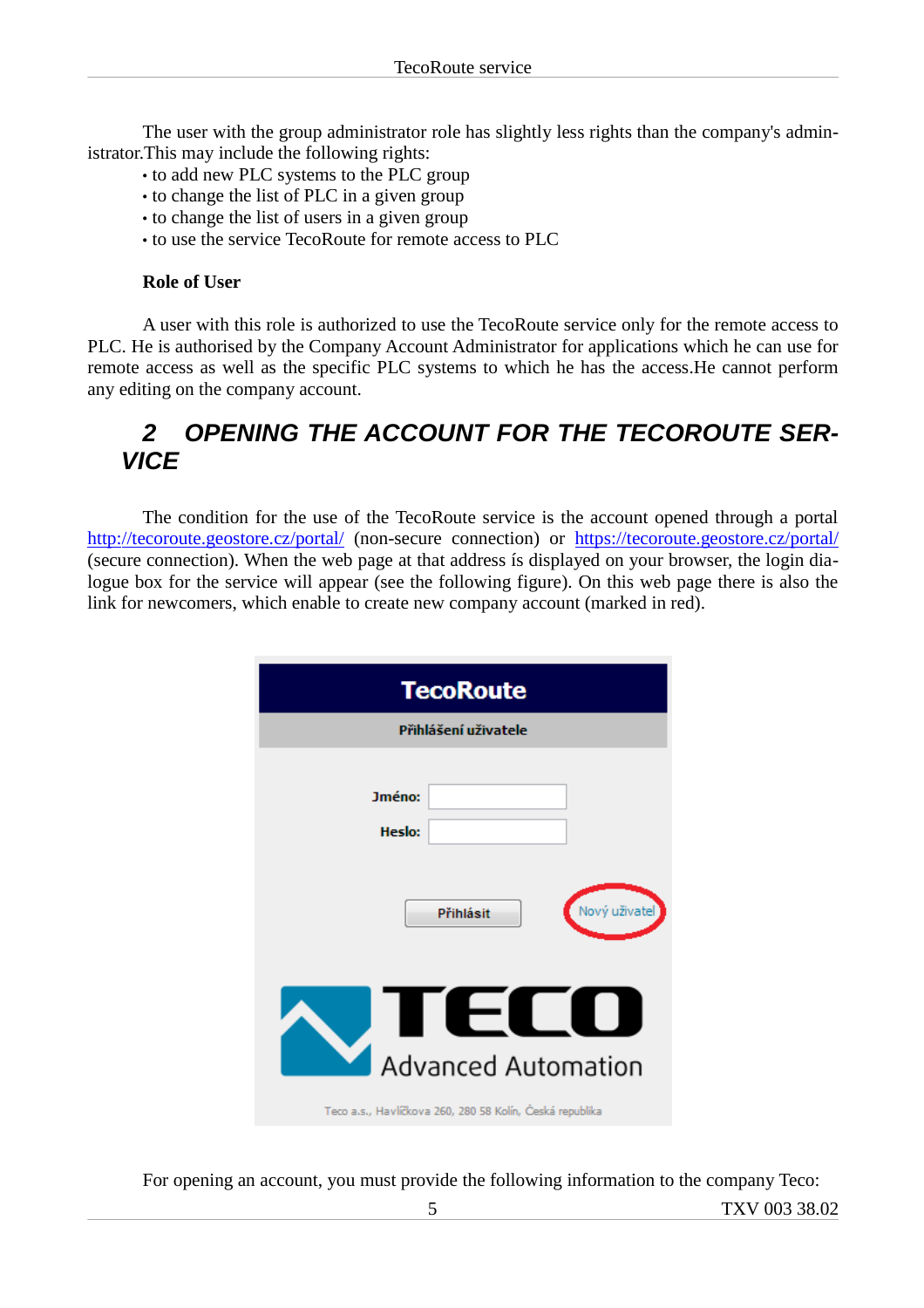- information about the company
- ◦the name of the company (including the ID and TAX ID
- ◦the address of the company
- information about the Company Account Administrator
- ◦the name, surname, title of the Company Account Administrator
- ◦email and telephone of account manager
- the estimated number of PLC, which will be remotely accessible through TecoRoute

All information provided will be used only for the needs of the portal.

|                     | <b>TECORoute - Registrace</b>                                                                    |
|---------------------|--------------------------------------------------------------------------------------------------|
| Společnost          |                                                                                                  |
| Název               |                                                                                                  |
| IČ                  | DIČ                                                                                              |
| Stát                |                                                                                                  |
| Město               |                                                                                                  |
| Ulice               |                                                                                                  |
| Číslo               | ⊙ Popisné ○ Evidenční                                                                            |
| Psč                 |                                                                                                  |
|                     | Odpovědná osoba                                                                                  |
| Titul               | $\overline{\phantom{a}}$                                                                         |
| Jméno               | Příjmení                                                                                         |
| Telefon             |                                                                                                  |
| E-mail              | @                                                                                                |
|                     | Přihlašovací údaje                                                                               |
| Přihlášení          |                                                                                                  |
| Heslo               |                                                                                                  |
| Ověření             |                                                                                                  |
|                     | Předpokládaný počet PLC                                                                          |
| $1-2$<br>$^{\circ}$ | $20 - 59$<br>60-119<br>120-499<br>$\bigcirc$<br>$3 - 19$<br>$\circ$<br>$\circ$<br>$\circ$<br>500 |
|                     | Odeslat                                                                                          |

After the filling out and submitting the registration form a confirmation of receipt of the request to create an account is sent on the email of the person listed as the company's account administrator. This request must be approved by the TecoRoute administrator - staff of the company Teco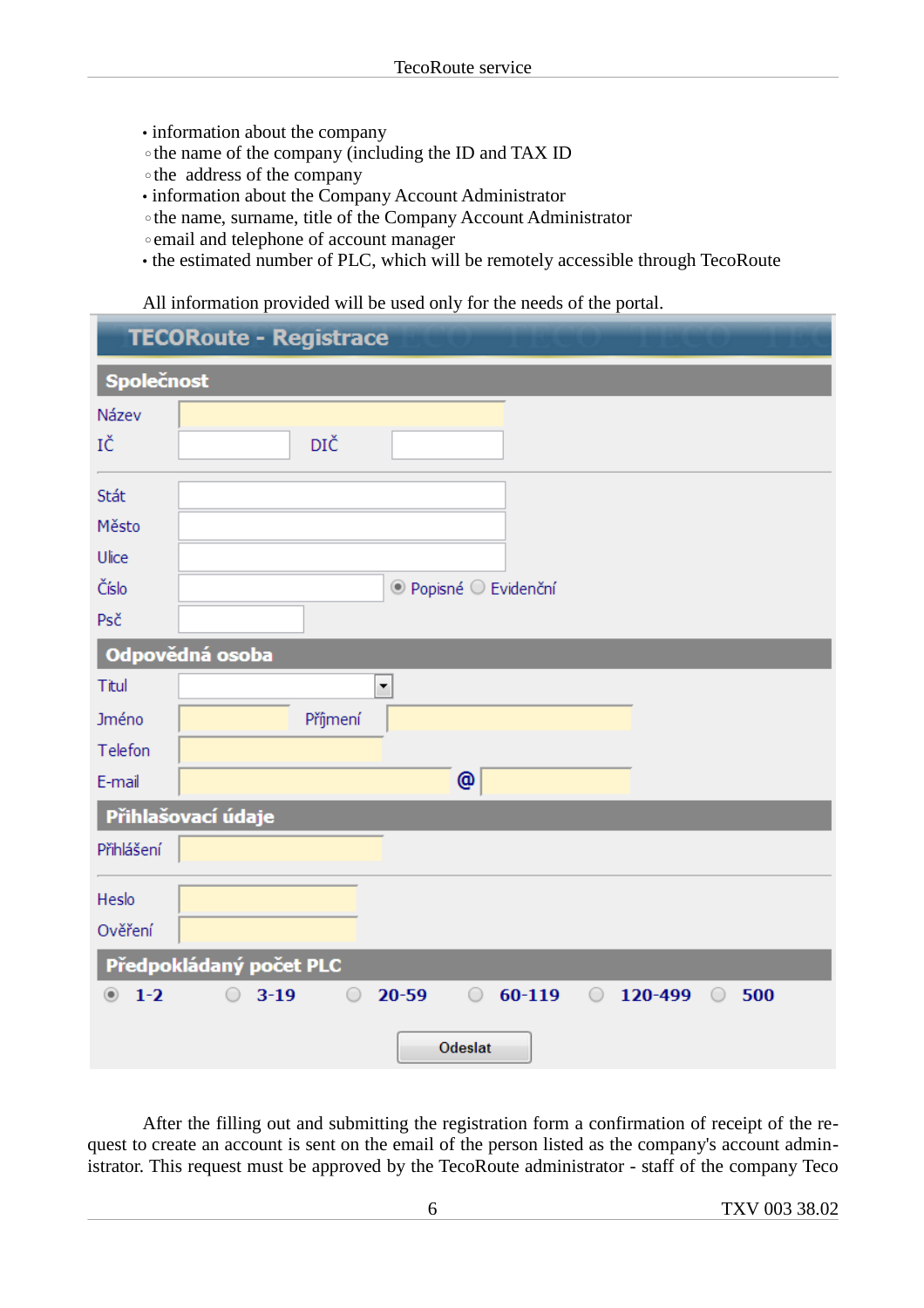a.s. After they do so, the account is activated and you can begin using it.information about the account activation is sent again by email to the person who requested establishing the account.

The company's account administrator can then add to the account other persons of the company which will use the account and allocate them the login names and passwords for the account.At the same time he defines the names and passwords at the account logins and passwords of the PLC, which will be available through the TecoRoute service. Each authorized user of the account can grant access to selected PLC and also defines the services that the user can use. More specifically, see the following chapters.

# **3 ACTIVITIES CARRIED OUT BY THE COMPANY'S AC-COUNT ADMINISTRATOR**

The activities described in this chapter can be carried out only by an account administrator after login to the account on the server https://tecoroute.geostore.cz/portal/. The following figure shows the first page that is displayed after an account administrator logs on.

| <b>TECO Route</b><br>$\times$                    |                                                                         |                       |
|--------------------------------------------------|-------------------------------------------------------------------------|-----------------------|
|                                                  | tecoroute.geostore.cz/portal/prehled.aspx                               |                       |
|                                                  | TECO ROUTE - Fiktivni s.r.o. - [ing. Tonik Novák (správce společnosti)] | Zmenit heslo Odhlasit |
| Administrátor společnosti<br>Přehled společností | A Administrátor společnosti - Přehled společností                       |                       |
|                                                  |                                                                         |                       |
| Skupiny PLC (1)<br>Přehled uživatelů (3)         |                                                                         |                       |
| Přehled zařízení PLC (5)                         | ič<br>název společnosti<br>město                                        | dič<br>omezení        |

In the left part of the page you can choose to display the following information:

- list of companies (přehled společností)
- groups of PLC (skupiny PLC)
- list of users (přehled uživatelů)
- list of devices PLC (přehled zařízení PLC)

The appropriate information is displayed in the right part of the page. By clicking on the line in the right part of the (company name), you can see additional details, as shown in the following figure.

It is possible to see in details: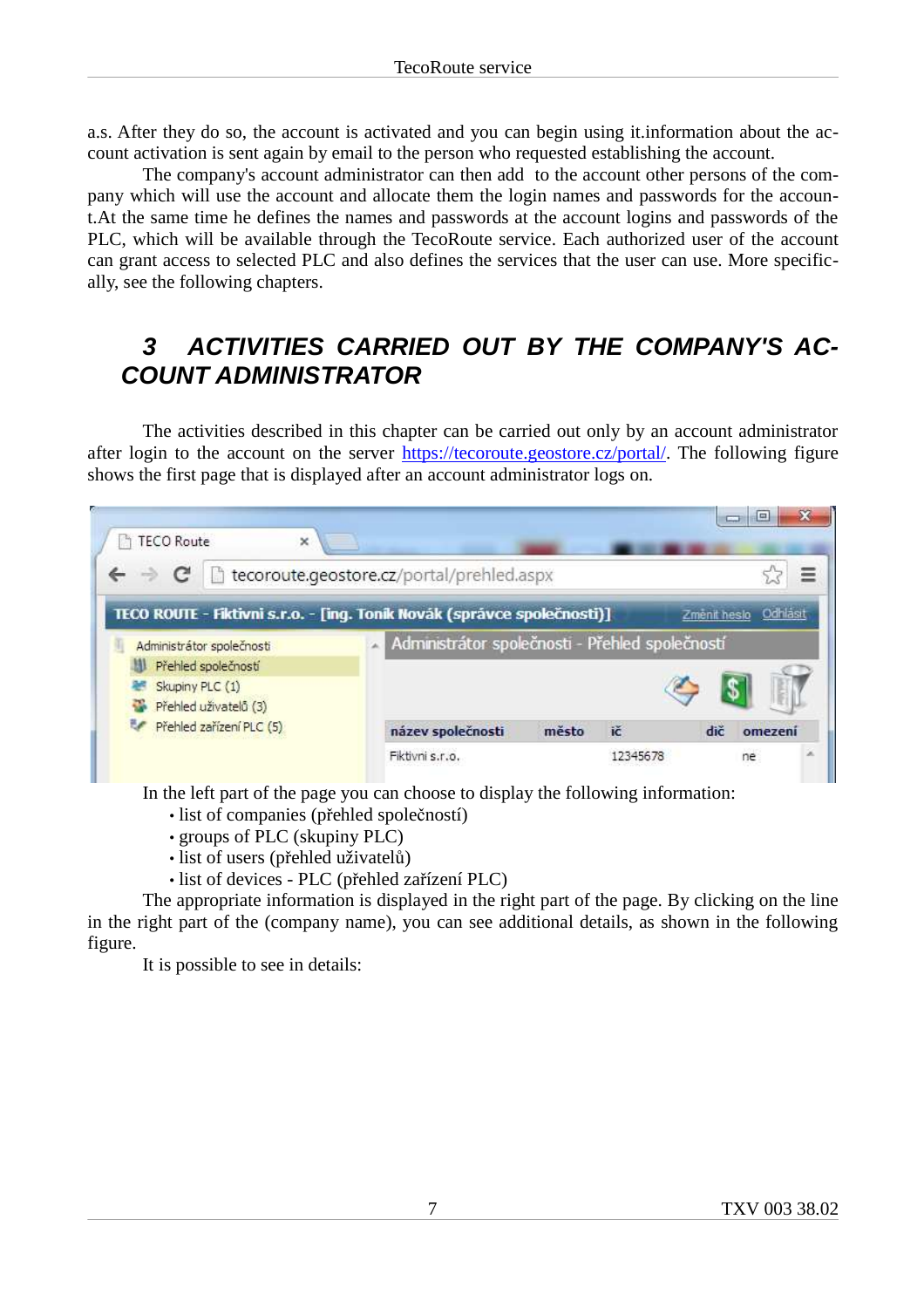| c                                                                                           | tecoroute.geostore.cz/portal/prehled.aspx       |                                                  |                          |
|---------------------------------------------------------------------------------------------|-------------------------------------------------|--------------------------------------------------|--------------------------|
| TECO ROUTE - Fiktivni s.r.o. - [ing. Toník Novák (správce společnosti)]                     |                                                 |                                                  | Odhlásit<br>Změnit heslo |
| Administrátor společnosti                                                                   | Administrátor společnosti - Přehled společností |                                                  |                          |
| Přehled společností<br>Skupiny PLC (1)<br>Přehled uživatelů (3)<br>Přehled zařízení PLC (5) |                                                 |                                                  |                          |
|                                                                                             | název společnosti<br>Fiktivni s.r.o.            | ič<br>město<br>12345678                          | dič<br>omezení<br>ne     |
|                                                                                             | m                                               |                                                  |                          |
|                                                                                             | Detail společnosti                              | Omezení<br>Uživatelé                             |                          |
|                                                                                             | ID                                              | Detailní přehled údajů vybrané společnosti<br>13 |                          |

- restrictions on the company account (omezení účtu společnosti)
- user (uživatele)

### **3.1 Editing of data about the company**

The account manager of the company can, if necessary, edit the information about the company.For this activity it must be selected "Company Overview" ("Přehled společností") in the left column. Then click on the company name.

| TECO Route<br>×                                  |                                                                         | $\equiv$  | E                   |
|--------------------------------------------------|-------------------------------------------------------------------------|-----------|---------------------|
|                                                  | tecoroute.geostore.cz/portal/prehled.aspx                               |           | Ξ                   |
|                                                  | TECO ROUTE - Fiktivni s.r.o. - [ing. Tonik Novák (správce společnosti)] |           | Zment heslo Odhlast |
| Administrátor společnosti<br>Přehled společností | Administrátor společnosti - Přehled společností                         |           |                     |
| Skupiny PLC (1)<br>Přehled uživatelů (3)         |                                                                         |           |                     |
| Přehled zařízení PLC (5)                         | název společnosti<br>město                                              | ič<br>dič | omezeni             |
|                                                  | Fiktivni s.r.o.                                                         | 12345678  | ne                  |

By clicking on the icon "Edit" (marked in red) the dialogue box is opened in which you can refresh the information about the company.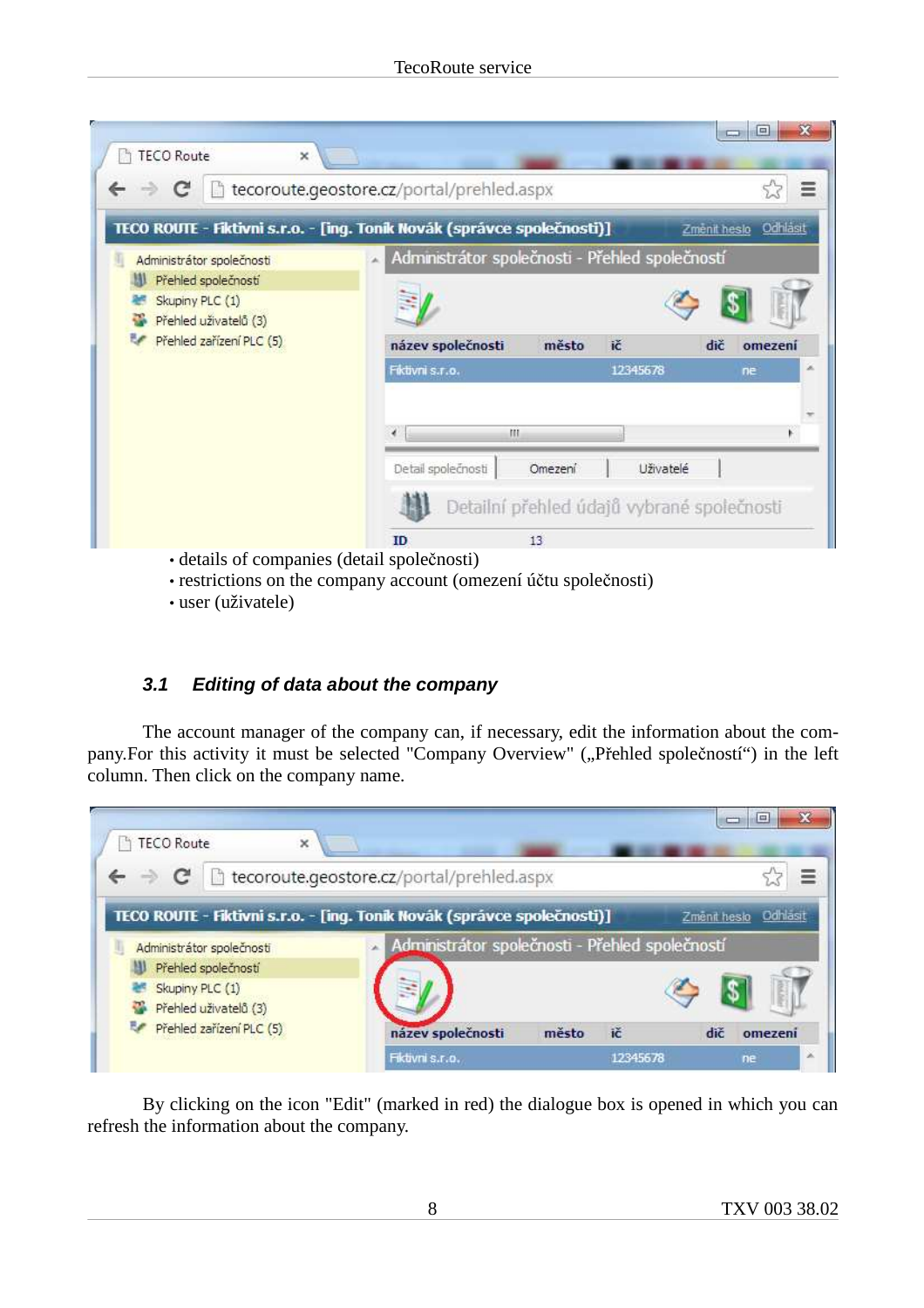|              | Aktualizovat atributy společnosti |
|--------------|-----------------------------------|
|              | Aktualizuj atributy společnosti   |
| Název        | Fiktivni s.r.o.                   |
| ΙČ           | 12345678                          |
| DIČ          |                                   |
| Stát         |                                   |
| Město        |                                   |
| <b>Ulice</b> |                                   |
| Číslo        | evidenční<br>墨                    |
| PSČ          |                                   |
| Poznámka     |                                   |
|              |                                   |
|              |                                   |
|              | OK<br><b>Storno</b>               |

**3.2 Entering of new user on the account of the company**

Account manager can enter more users who will use the account. To view the users who are currently registered on the company's account select "list of users". 
("Přehled uživatelů") in the left part of the page.

| C                         | tecoroute.geostore.cz/portal/prehled.aspx                               |                       |
|---------------------------|-------------------------------------------------------------------------|-----------------------|
|                           | TECO ROUTE - Fiktivni s.r.o. - [ing. Tonik Novák (správce společnosti)] | Zmenit heslo Odhlasit |
| Administrátor společnosti | Administrátor společnosti - Přehled uživatelů                           |                       |
| Přehled společností       |                                                                         |                       |
| Skupiny PLC (1)           |                                                                         |                       |
| Přehled uživatelů (1)     |                                                                         |                       |
| Přehled zařízení PLC (1)  | celé jméno<br>přihlášení                                                | telefon<br>e-mail     |

Next user can be added to the company's account by clicking on the icon "Create new entry" (marked in red in the previous figure). A window appears with the menu to add the new object, select the option "user" ("Uživatel").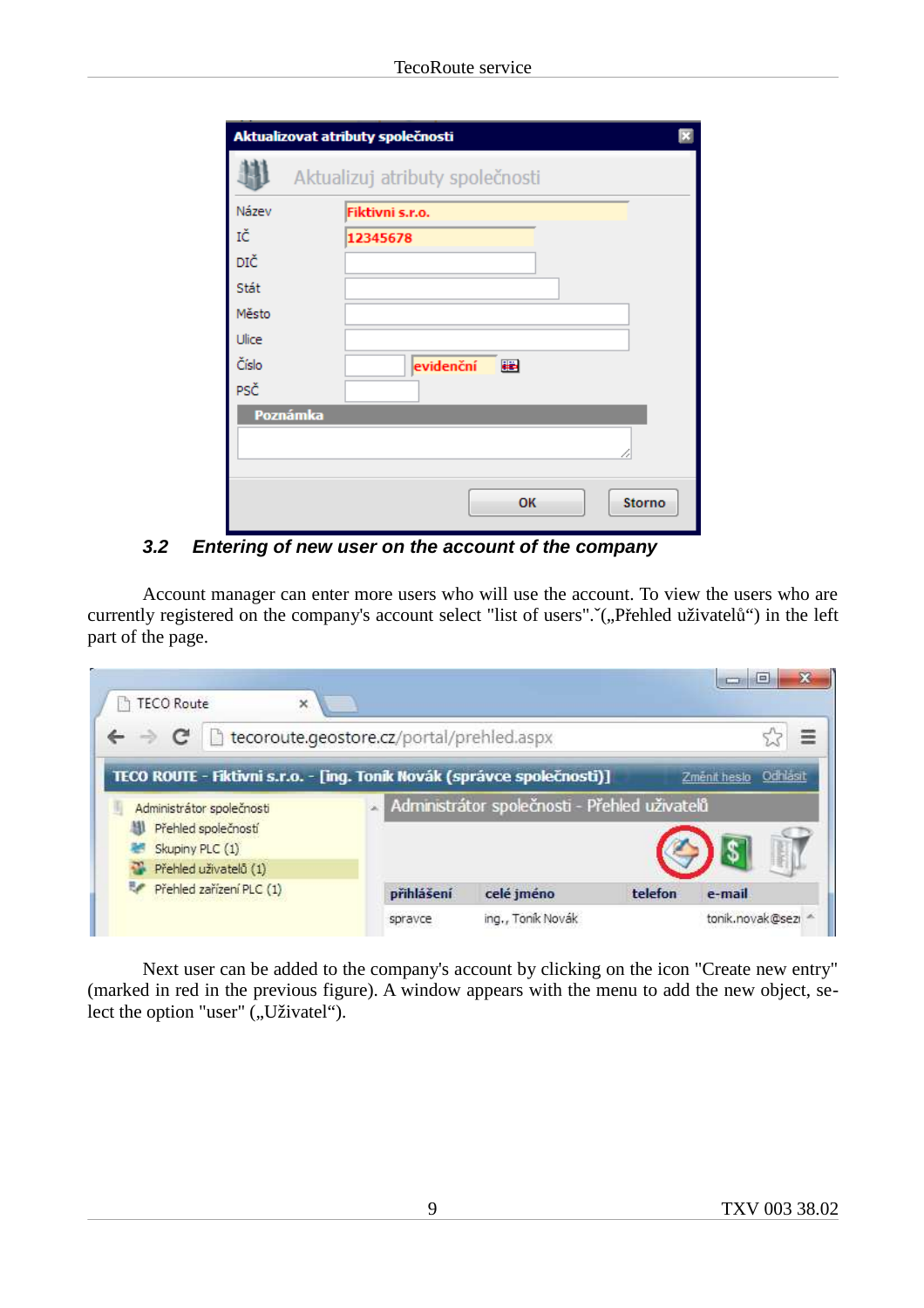| Založit nový objekt: |  |
|----------------------|--|
| <b>Skupina PLC</b>   |  |
| <b>Uživatel</b>      |  |
| Zařízení PLC         |  |

Then appears a dialogue "set up a new user" ("Založit nového uživatele"). It is compulsory to fill in the following items:

- login (přihlášení (přihlašovací jméno)
- password (heslo)
- user role (uživatelská role)
	- ◦company account administrator (správce společnosti)
	- ◦group administrator (správce skupiny)
	- ◦user (uživatel)
- e-mail of new user (e-mail nového uživatele)

| Založit nového uživatele |                             |  |
|--------------------------|-----------------------------|--|
| Informace                | Místo<br>Dod. informace     |  |
|                          | Registrace nového uživatele |  |
| Přihlášení               |                             |  |
| Heslo                    |                             |  |
| Ověření hesla            |                             |  |
| Uživatelská role         | <b>egy</b>                  |  |
| Titul                    |                             |  |
| Jméno, příjmení          |                             |  |
| Společnost               | 圛<br>Fiktivni s.r.o.        |  |
| <b>GSM</b>               |                             |  |
| E-mail                   |                             |  |
|                          |                             |  |
|                          | OK<br><b>Storno</b>         |  |

Newly created user appears in the list of users.Now it is necessary to assign the PLC and the application to the user, that will be authorized to use.Select a user by clicking on the corresponding line in the list of users on the page "list of users" ("Přehled uživatelů").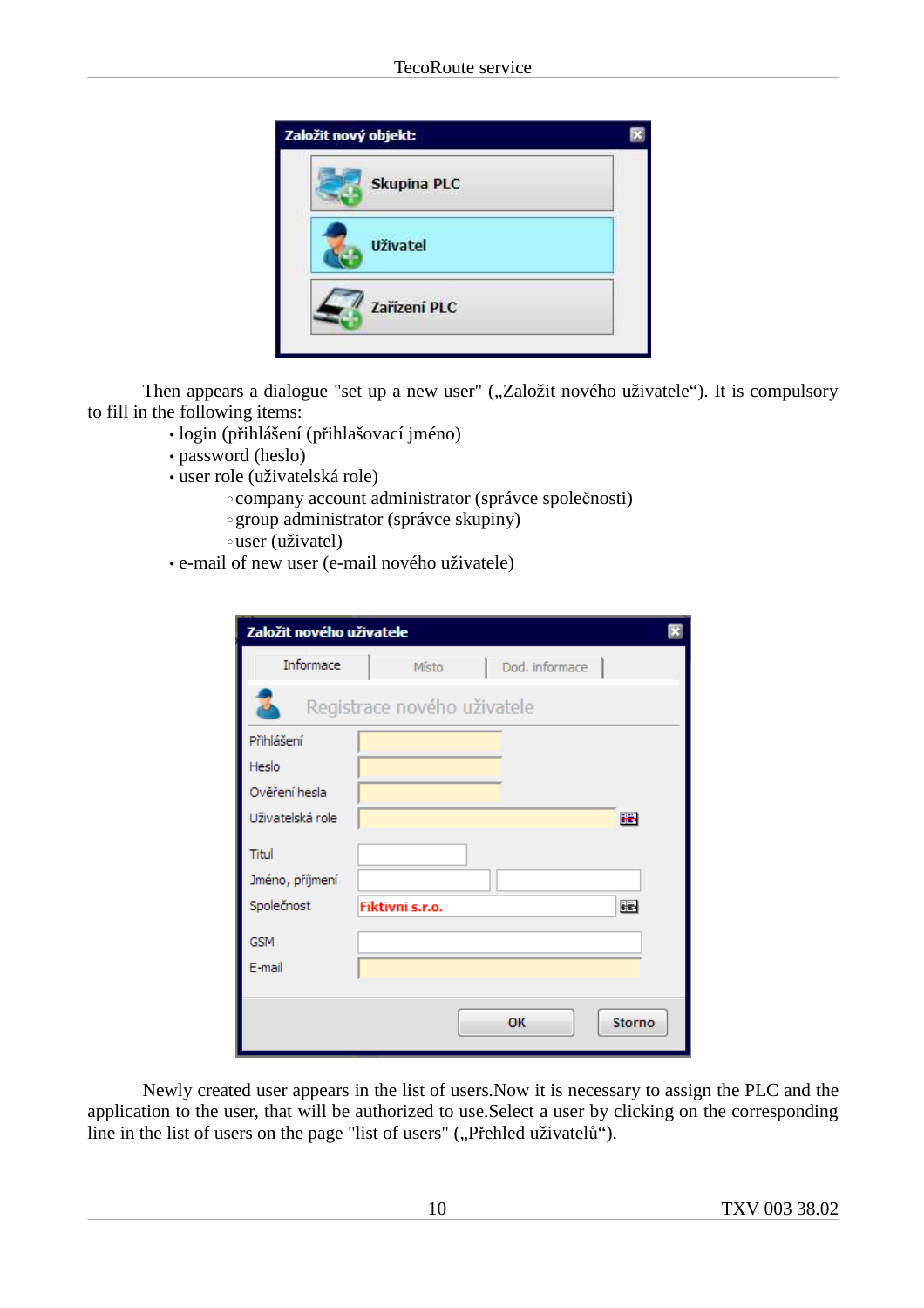| TECO ROUTE - Fiktivni s.r.o. - [ing. Tonik Novák (správce společnosti)]<br>Změnit heslo<br>Administrátor společnosti - Přehled uživatelů<br>Administrátor společnosti<br>Přehled společností<br>Skupiny PLC (1) |                       | tecoroute.geostore.cz/portal/prehled.aspx |          |
|-----------------------------------------------------------------------------------------------------------------------------------------------------------------------------------------------------------------|-----------------------|-------------------------------------------|----------|
|                                                                                                                                                                                                                 |                       |                                           | Odhlasit |
|                                                                                                                                                                                                                 |                       |                                           |          |
|                                                                                                                                                                                                                 | Přehled uživatelů (1) |                                           |          |

For the assigning of the PLC to the user the dialogue "Update device" ("Aktualizovat zařízení") should be used, in which you select the PLC, to which the user will be able to access it. This dialogue is called by click on the red highlighted icon in the previous figure. Blue highlighted icon then invokes the dialog "Update" ("Aktualizovat aplikace").

| Aktualizovat zařízení          |  |
|--------------------------------|--|
| Přehled PLC zařízení           |  |
| seznam plc                     |  |
| fiktivni plc2                  |  |
| fiktivni plc1 (prvni fiktivni) |  |
|                                |  |

For the assigning the applications to the user the dialog "Update" (, Aktualizovat aplikace") has to be used. The application that the user will be authorized to use has to be checked.

| <b>Aktualizovat aplikace</b> |  |
|------------------------------|--|
| Přehled aplikací             |  |
| seznam aplikací              |  |
| <b>MOSAIC</b>                |  |
| <b>M</b> BROWSER             |  |
|                              |  |

Thus the entering the new user is completed.

## **3.3 Entering of next PLC on the company account**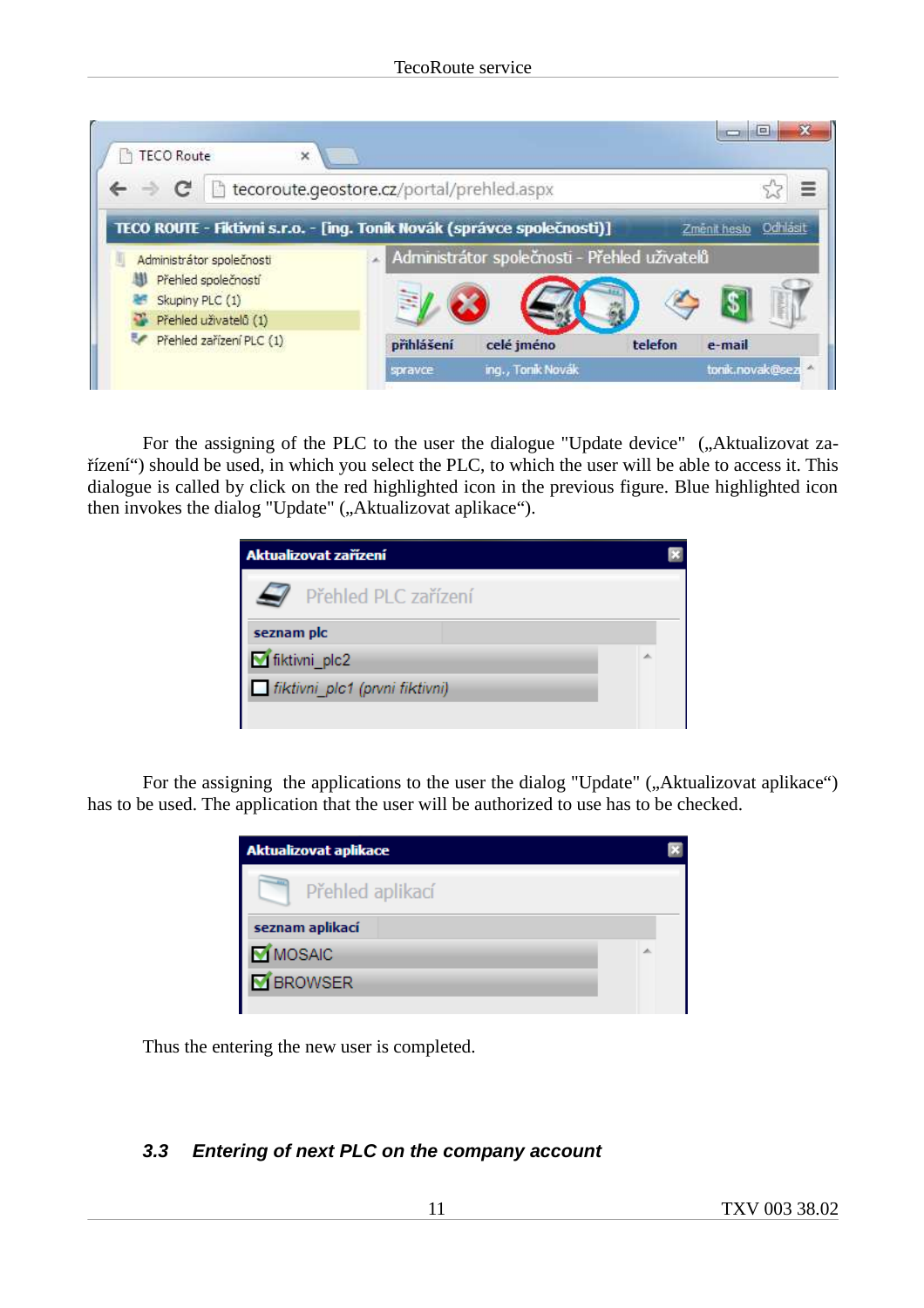Account manager can enter more PLCs which will be accessible over the account. To view the PLCs which are currently registered on the company's account select "list of PLCs".("Přehled zařízení PLC") in the left part of the page.

| c                                                                                            | tecoroute.geostore.cz/portal/prehled.aspx                               |                          |
|----------------------------------------------------------------------------------------------|-------------------------------------------------------------------------|--------------------------|
|                                                                                              | TECO ROUTE - Fiktivni s.r.o. - [ing. Tonik Novák (správce společnosti)] | Zmenit hesio<br>Odhlasit |
| Administrátor společnosti<br>Přehled společností<br>Skupiny PLC (1)<br>Přehled uživatelů (2) | A Administrátor společnosti - Přehled zařízení PLC                      |                          |

Next PLC can be added on the company´s account by clicking on the icon "Create new entry" ("Vytvořit nový záznam") marked in red in the previous figure. A window appears with the menu to add the new object, where the option "PLC"  $($ "Zařízení PLC") has to be chosen.

Then the dialogue "register a new PLC" ("Registrace nového PLC") appears. It is compulsory to fill in the following items:

- login (přihlášení (přihlašovací jméno))
- password (heslo)
- the type of PLC (typ PLC)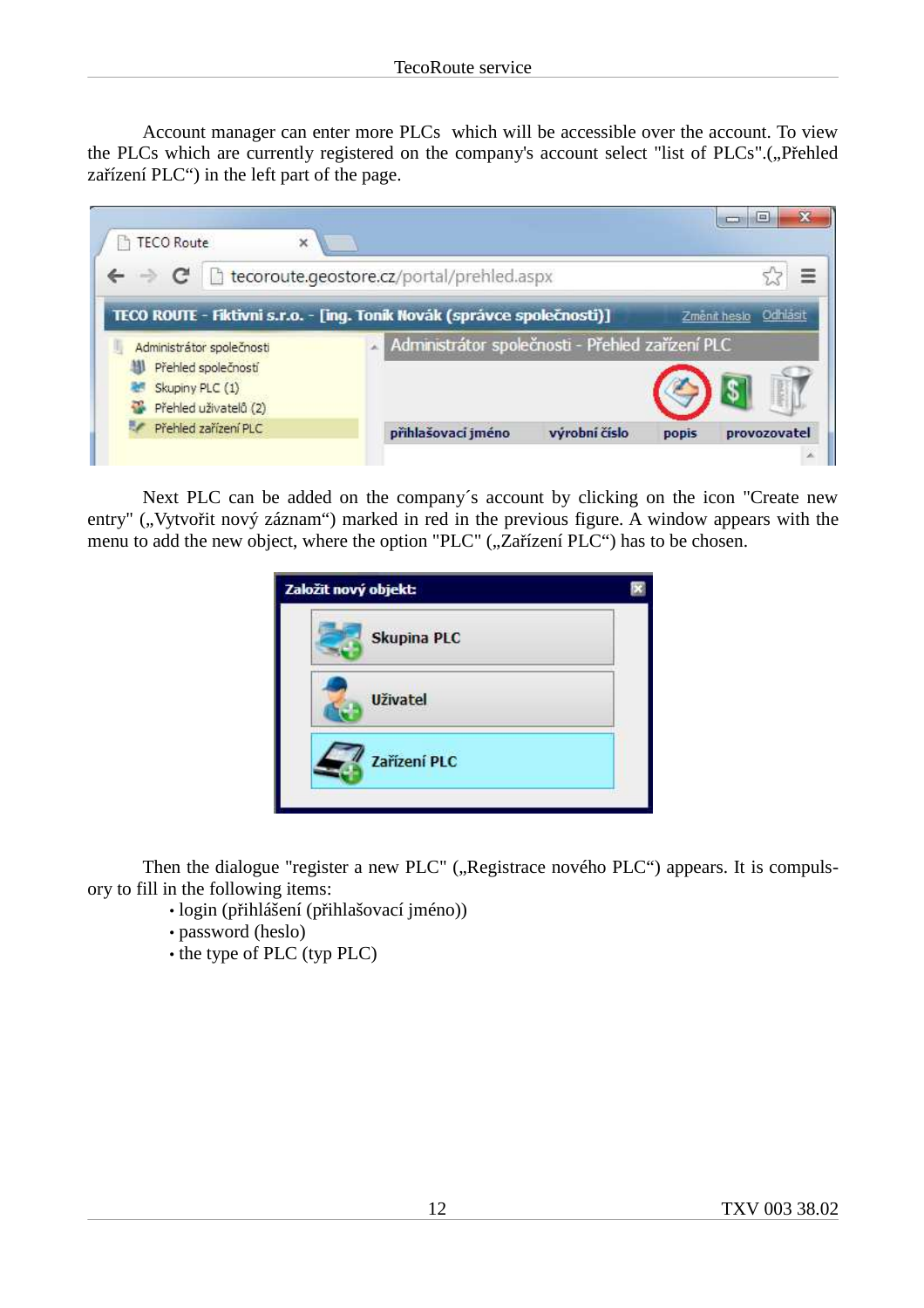| Registrace nového PLC |                            |        |   |               |
|-----------------------|----------------------------|--------|---|---------------|
| Plc                   | Místo                      | Provoz |   | Skupiny       |
|                       | REGISTRACE PLC společnosti |        |   |               |
| Přihlášení            | fiktivni_plc2              |        |   |               |
| Heslo                 |                            |        |   |               |
| Typ PLC               | CP-1000                    |        | ▦ |               |
| Výrobní číslo         |                            |        |   |               |
| Popis zařízení        |                            |        |   |               |
|                       |                            |        |   |               |
|                       |                            |        |   |               |
|                       |                            | OK     |   | <b>Storno</b> |

Text written in the box "device description" ("Popis zařízení") will be displayed in login dialogue box for selecting PLC we want to communicate with in the Mosaic development environment or in Web browser. The new PLC is automatically assigned to the one who created this PLC. If somebody else will work with this PLC over TecoRoute account, you must select the corresponding user on the page "list of users" and assign him a PLC using the dialog "Update device" PLC. ("Aktualizovat zařízení PLC").

### **3.4 Entering new PLC group on the account of the company**

The company account administrator can establish a group of PLC. PLC group contains a list of the PLCs and the list of users who are authorized to work with that PLC. After you add the next PLC all users registered in the group are authorized to access this new PLC After you add a user to a group, that user is authorized to access to all PLC, which are defined in the group.

To view the PLCs which are currently registered on the company's account select "PLC groups".("Skupiny PLC") in the left part of the page.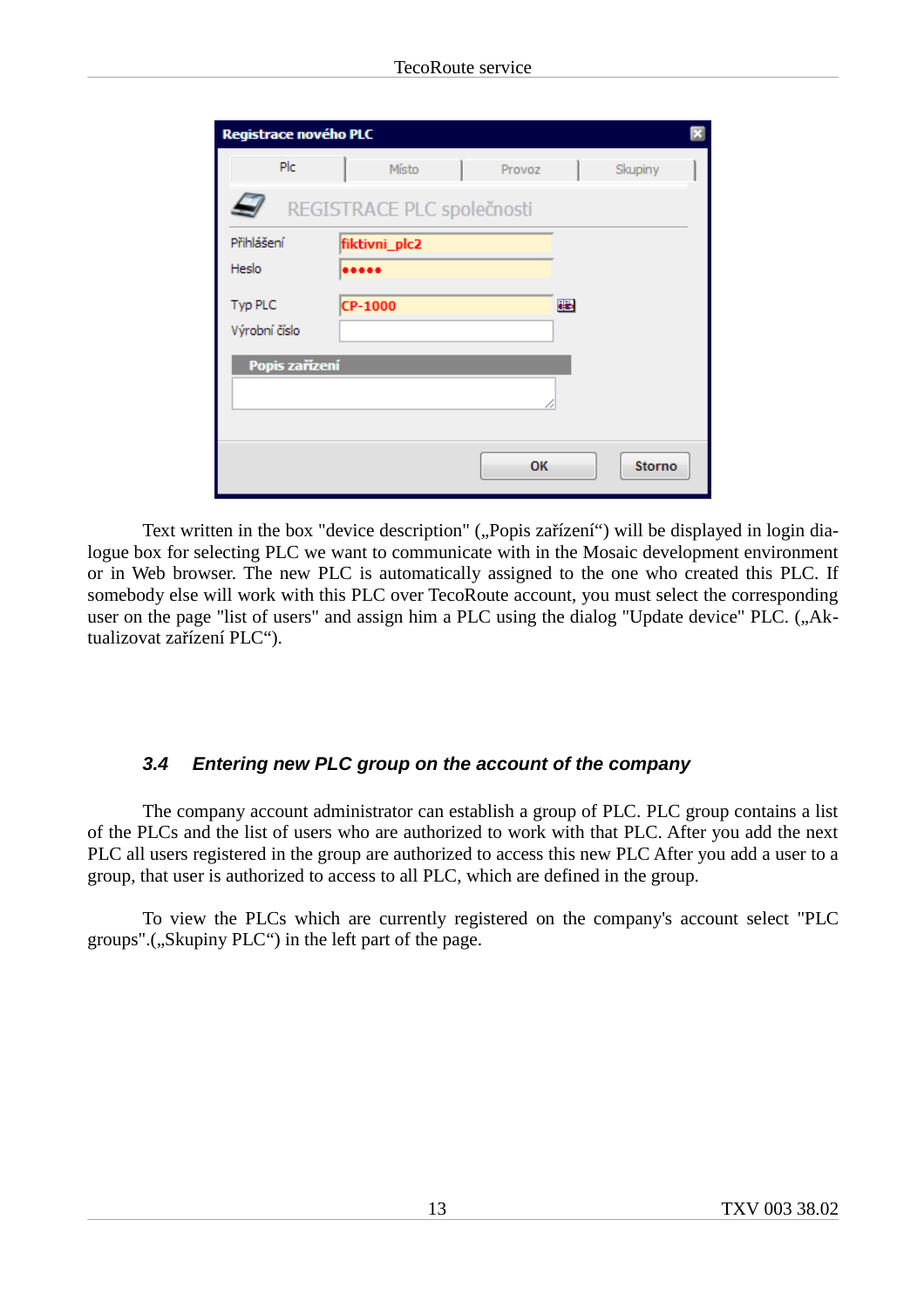| <b>TECO Route</b><br>×             |                                                                         |                          |
|------------------------------------|-------------------------------------------------------------------------|--------------------------|
|                                    | tecoroute.geostore.cz/portal/prehled.aspx                               |                          |
|                                    | TECO ROUTE - Fiktivni s.r.o. - [ing. Toník Novák (správce společnosti)] | Zmenit heslo<br>Odhlasit |
|                                    | Administrátor společnosti - Skupiny PLC                                 |                          |
| Administrator společnosti          |                                                                         |                          |
| Přehled společností<br>Skupiny PLC |                                                                         |                          |
| Přehled uživatelů (2)              |                                                                         |                          |

The next group can be added on the company´s account by clicking on the icon "Create new entry" ("Vytvořit nový záznam") marked in red in the previous figure.A window appears with the menu to add the new object, where the option "PLC group" ("Skupina PLC") has to be choosen.

Then appears a dialogue "establish a new group"("Založit novou skupinu"). In it, just fill in the name of the group.

| Založit novou skupinu |                           |        |
|-----------------------|---------------------------|--------|
|                       |                           |        |
| Společnost:           | Fiktivni s.r.o.           | 壨      |
| Název skupiny         | Slovensko                 |        |
| Popis skupiny         | PLC umístěné na Slovensku |        |
|                       |                           |        |
|                       | OK                        | Storno |

Just created group appears in the list of groups.By clicking on the line with the name of the group, the group is selected by the blue line.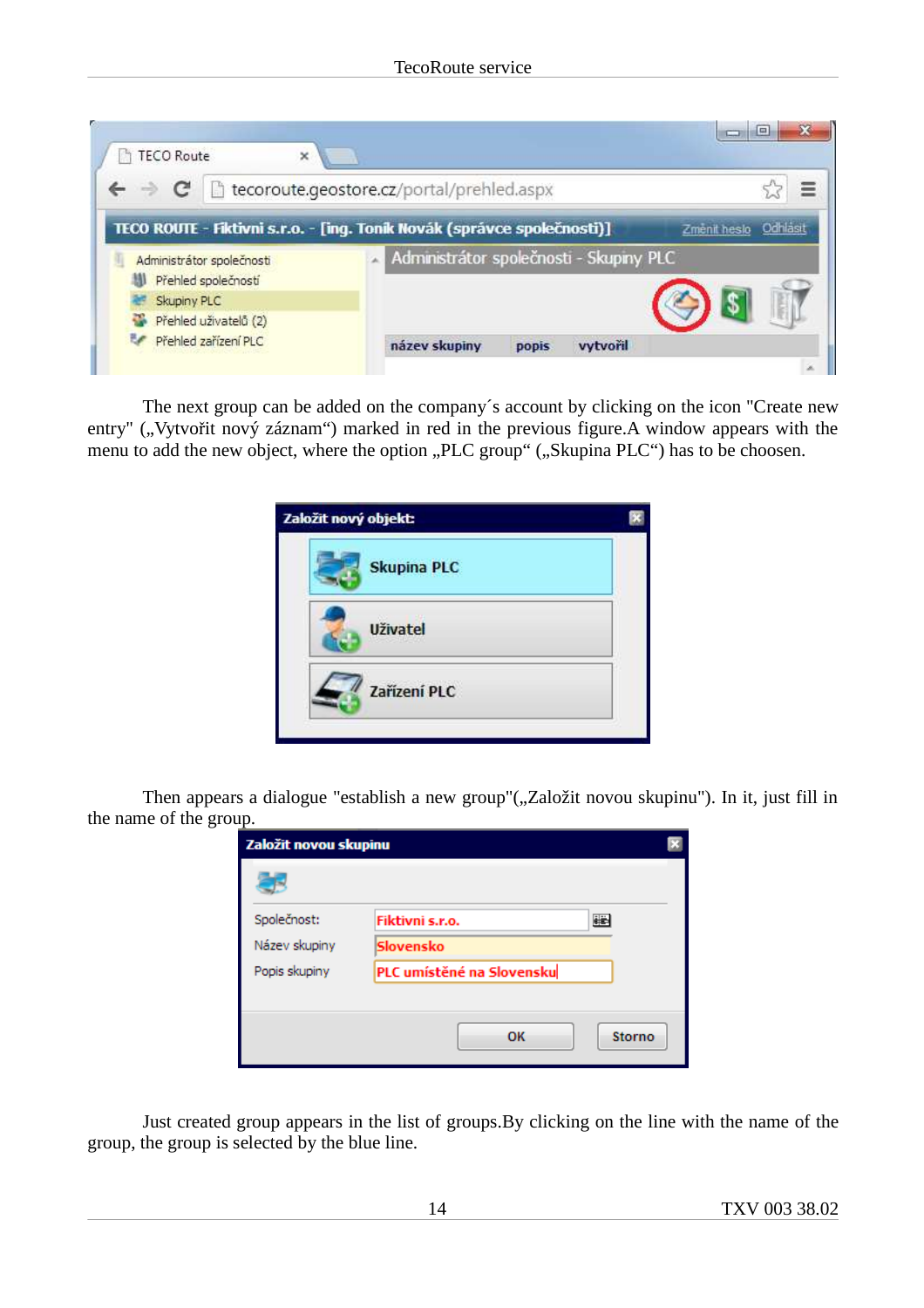| С                                      | tecoroute.geostore.cz/portal/prehled.aspx                               | ≣                        |
|----------------------------------------|-------------------------------------------------------------------------|--------------------------|
|                                        | TECO ROUTE - Fiktivni s.r.o. - [ing. Toník Novák (správce společnosti)] | Zmenit heslo<br>Odhlasit |
| Administrátor společnosti              | Administrátor společnosti - Skupiny PLC                                 |                          |
|                                        |                                                                         |                          |
| Přehled společností<br>Skupiny PLC (1) |                                                                         |                          |
| Přehled uživatelů (2)                  |                                                                         |                          |
| Přehled zařízení PLC                   | název skupiny<br>popis                                                  | vytvořil                 |

Furthermore, it is necessary to assign the user to thw group (red marked icon) and PLC equipment (blue marked icon).By clicking you can add users resp. PLC into the group.

| Změnit uživatele ve skupině |   |
|-----------------------------|---|
| Přehled uživatelů           |   |
| seznam uživatelů skupiny    |   |
| ing., Novák Toník           |   |
| Novotný Karel               |   |
|                             |   |
|                             |   |
| Změnit zařízení ve skupině  |   |
| Přehled PLC zařízení        |   |
| seznam plc                  |   |
| fiktivni plc1               | ∸ |
| fiktivni plc2               |   |
| fiktivni plc3               |   |

In this case the user, *ing. Novák Toník*" will be authorised to access PLCs: "*fiktivni plc1*" a "*fiktivni plc2*" (because he is registered in group, *Slovensko*"). In addition, this user can be authorised for access to additional PLC that can be assigned him individually (see the procedure described in section 3.3). To view a list of all PLC, to which the user has access, select "list of users" in the left part of the page and select a specific user by clicking on the user in the list (the line with the selected user will turn blue). Overview of allocated PLC devices appears by clicking on the red highlighted icon in the list of users.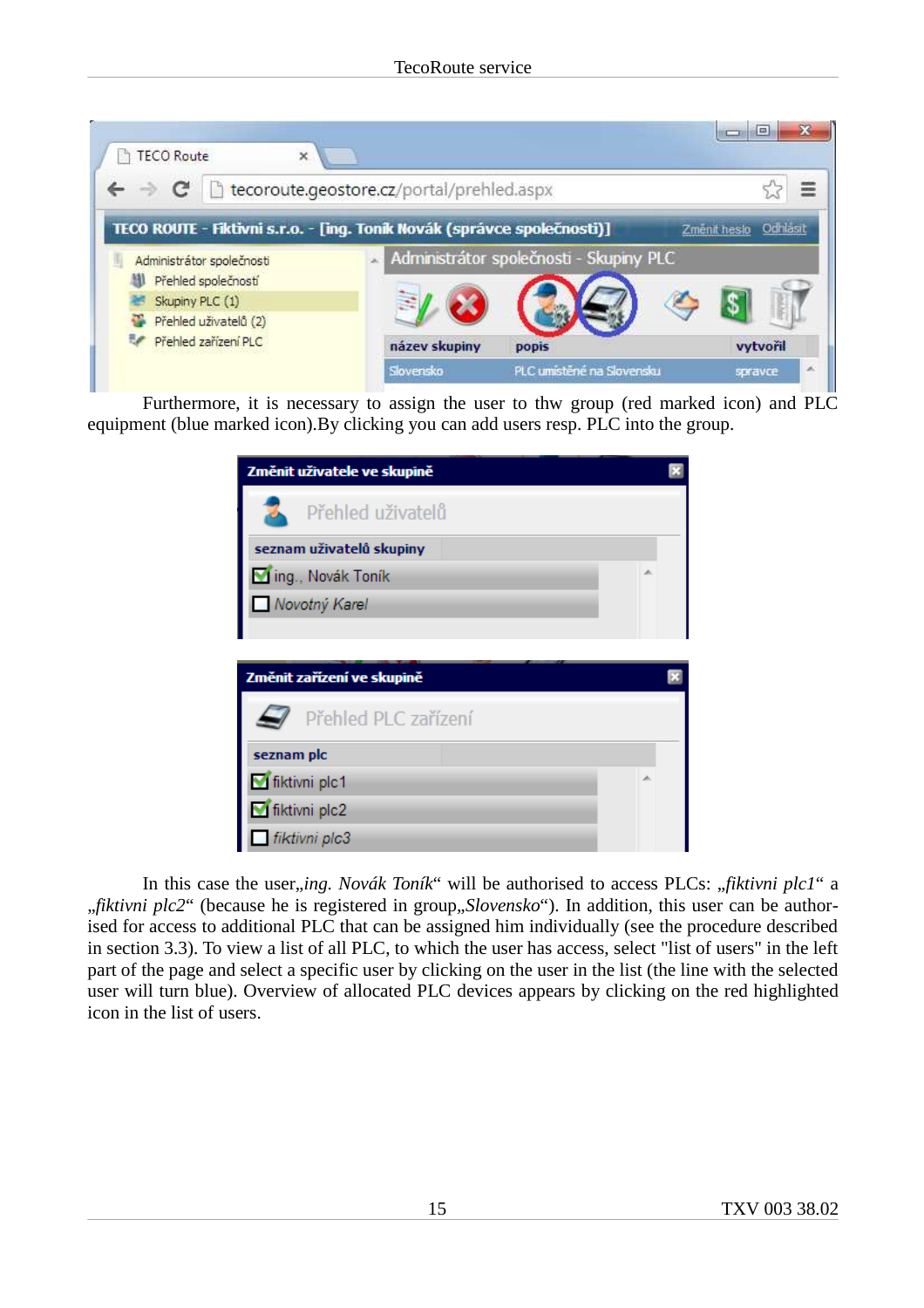| TECO Route<br>×                                                                              |            |                                               |         |                         | $\overline{\mathbf{x}}$<br>$\Box$ |
|----------------------------------------------------------------------------------------------|------------|-----------------------------------------------|---------|-------------------------|-----------------------------------|
| tecoroute.geostore.cz/portal/prehled.aspx<br>c                                               |            |                                               |         |                         | E                                 |
| TECO ROUTE - Fiktivni s.r.o. - [ing. Tonik Novák (správce společnosti)]                      |            |                                               |         | Zmenit heslo Odhlásit   |                                   |
| Administrátor společnosti<br>Přehled společností<br>Skupiny PLC (1)<br>Přehled uživatelů (2) |            | Administrátor společnosti - Přehled uživatelů |         |                         |                                   |
| Přehled zařízení PLC (4)                                                                     | přihlášení | celé iméno                                    | telefon | e-mail                  | funk                              |
|                                                                                              | Novotny    | Karel Novotný                                 |         | karel.novotny@seznam.cz | sp                                |
|                                                                                              | spravce    | ing., Tonik Novák                             |         | tonik.novak@seznam.cz   |                                   |

Individually assigned PLC are green highlighted in dialogue "Update of the PLC device" for user "("Aktualizovat PLC zařízení" pro uživatele)"ing. Novák Toník", PLCs assigned via PLC group are grey highlighted as shown in the following figure.

| Aktualizovat zařízení              |  |
|------------------------------------|--|
| Přehled PLC zařízení               |  |
| seznam plc                         |  |
|                                    |  |
| ■ fiktivni plc1<br>■ fiktivni plc2 |  |
| fiktivni plc3                      |  |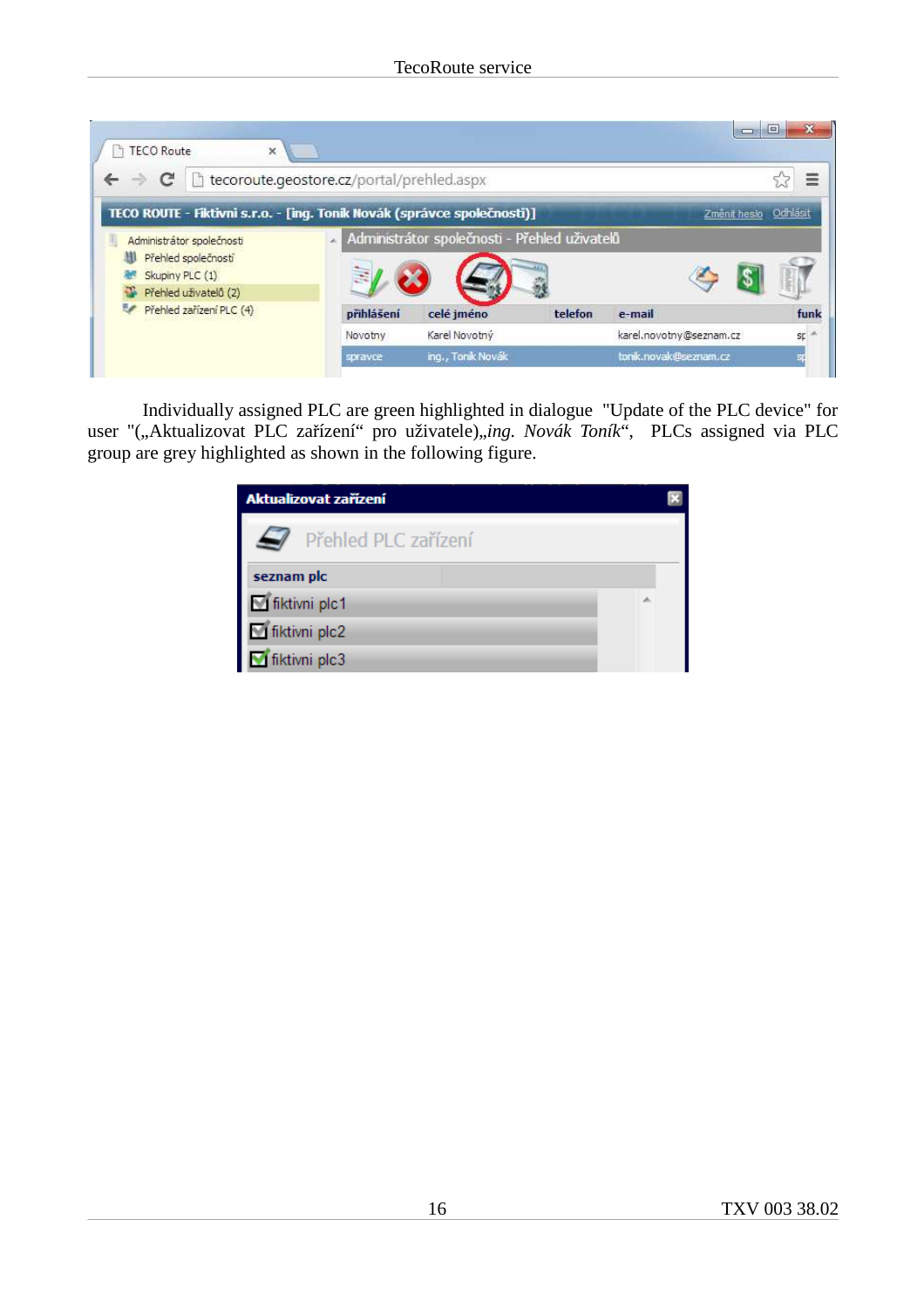# **4 CONNECTION OF THE PLC TO THE TECOROUTE SER-VICE**

PLC system, which should be available through the TecoRoute service, must be connected to the Internet. The router through which the PLC is connected to the Internet must have the outbound TCP port 8080 enabled. PLC system must be registered on the account TecoRoute (see chap. 3.3 Entering of next PLC on the company account). In the PLC the login must be set which corresponds to the data on the account TecoRoute. Setting the login data in the PLC can be done either by SetPlcIP stand alone utility or from the user program of the PLC program using the TecoRouteLib library. See more detail in the following chapter.

#### **Firmware of PLC central module**

Central module of the PLC Foxtrot must have the firmware version 8.1 or higher. In system Tecomat TC700 central modules CP-7004 a CP-7007 with firmware version 8.1 or higher can be connected to th TecoRoute server. Connection via the communication unit SC-710x is not supportedUpgrade of the firmware of Foxtrot central module on the current version can be done by Firmware Updater utility. Upgrade of Tecomat TC700 can be done by FirmUp1C utilityBoth of these programs can be found on www.tecomat.com.

### **4.1 Settings data for the PLC logging by SetPlcIP utility**

 The Program SetPlcIP from version 1.2.0.28 allows you to set login information to TecoRoute. This program can run on a computer with OS Windows XP/2000/Vista/7/8, which is connected to the same LAN as the PLC system.

After starting the program, the following window appears:

| Set PLC IP         |                | X<br>ه ده |
|--------------------|----------------|-----------|
|                    |                |           |
| Scan               | About<br>Clear |           |
| Local Area Devices | Settings       |           |
|                    |                |           |
|                    |                |           |
|                    |                |           |
|                    |                |           |
|                    |                |           |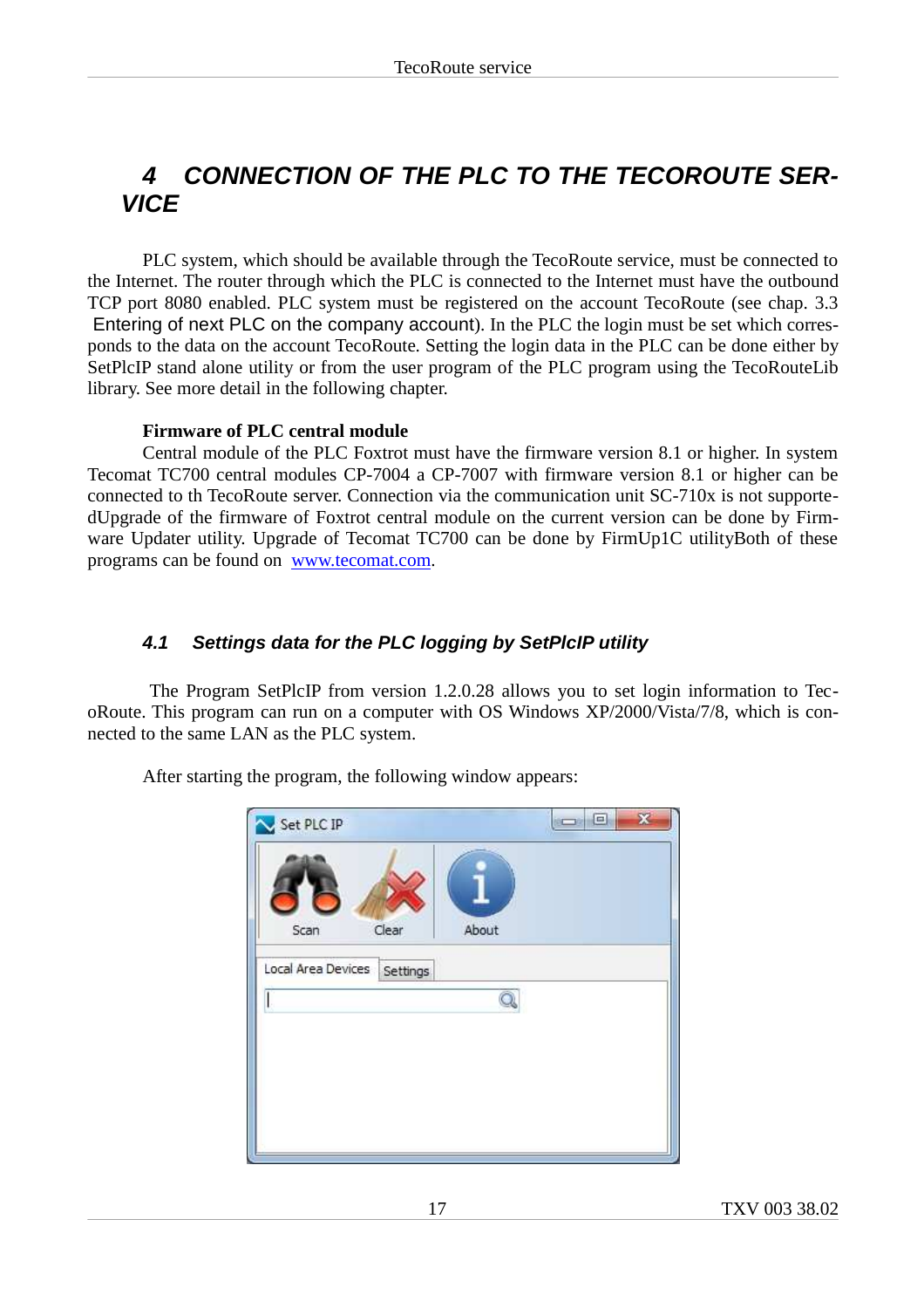Pressing the "Scan" icon displays all PLC systems available in the same LAN network as the computer on which you are running the program SetPlcIP. Alternatively, you can specify the IP address of the PLC system (if known) in the input field "Local Area Devices". Then the information of the PLC system with the specified IP address is displayed, as shown in the following figure.

| Set PLC IP                     |                                 |       | 回<br><b>CONNE</b> | $\mathbf{x}$ |
|--------------------------------|---------------------------------|-------|-------------------|--------------|
| Scan                           | Clear                           | About |                   |              |
| Local Area Devices             | Settings                        |       |                   |              |
| 192, 168, 33, 156              |                                 |       | Q                 |              |
|                                | CP1004K                         |       |                   |              |
|                                | PE 841                          |       |                   |              |
|                                |                                 |       |                   |              |
|                                | 8244.1449.1<br>12373333         |       |                   |              |
|                                |                                 |       |                   |              |
|                                |                                 |       |                   |              |
|                                |                                 |       |                   |              |
|                                | on the mail and there.          |       |                   |              |
|                                | <b>TECHANT</b><br>01323199      |       |                   |              |
|                                |                                 |       |                   |              |
|                                | 192, 168, 33, 156               |       |                   |              |
|                                | Network connection parameters   |       |                   |              |
|                                | FREDER 192.168.33.156           |       |                   |              |
| Mark .                         | 255.255.255.0                   |       |                   |              |
| Gemile)                        | 192, 168, 33, 200               |       |                   |              |
| <b>DNB</b>                     | 192.168.33.201                  |       |                   |              |
| 日刊生                            |                                 |       |                   |              |
|                                | TecoRoute connection parameters |       |                   |              |
| Ernbled                        |                                 |       |                   |              |
|                                |                                 |       |                   |              |
| <b>Rom</b>                     | Server route, tecomat, com      |       |                   |              |
|                                | 8080                            |       |                   |              |
| PIG listes<br><b>Panily of</b> |                                 |       |                   |              |
|                                |                                 |       |                   |              |
| <b>Cascious</b>                |                                 |       |                   |              |
| <b>MARE U</b>                  | Save Changes                    |       |                   |              |

Click on the image to select PLC PLC system in which it is necessary to set the login information for the TecoRoute service. The selected system is highlighted and it is possible to set up the necessary information in the section "TecoRoute connection parameters". If this section is not displayed, the PLC system with an older version of the firmware is connected to. That version does not support connections to the TecoRoute service.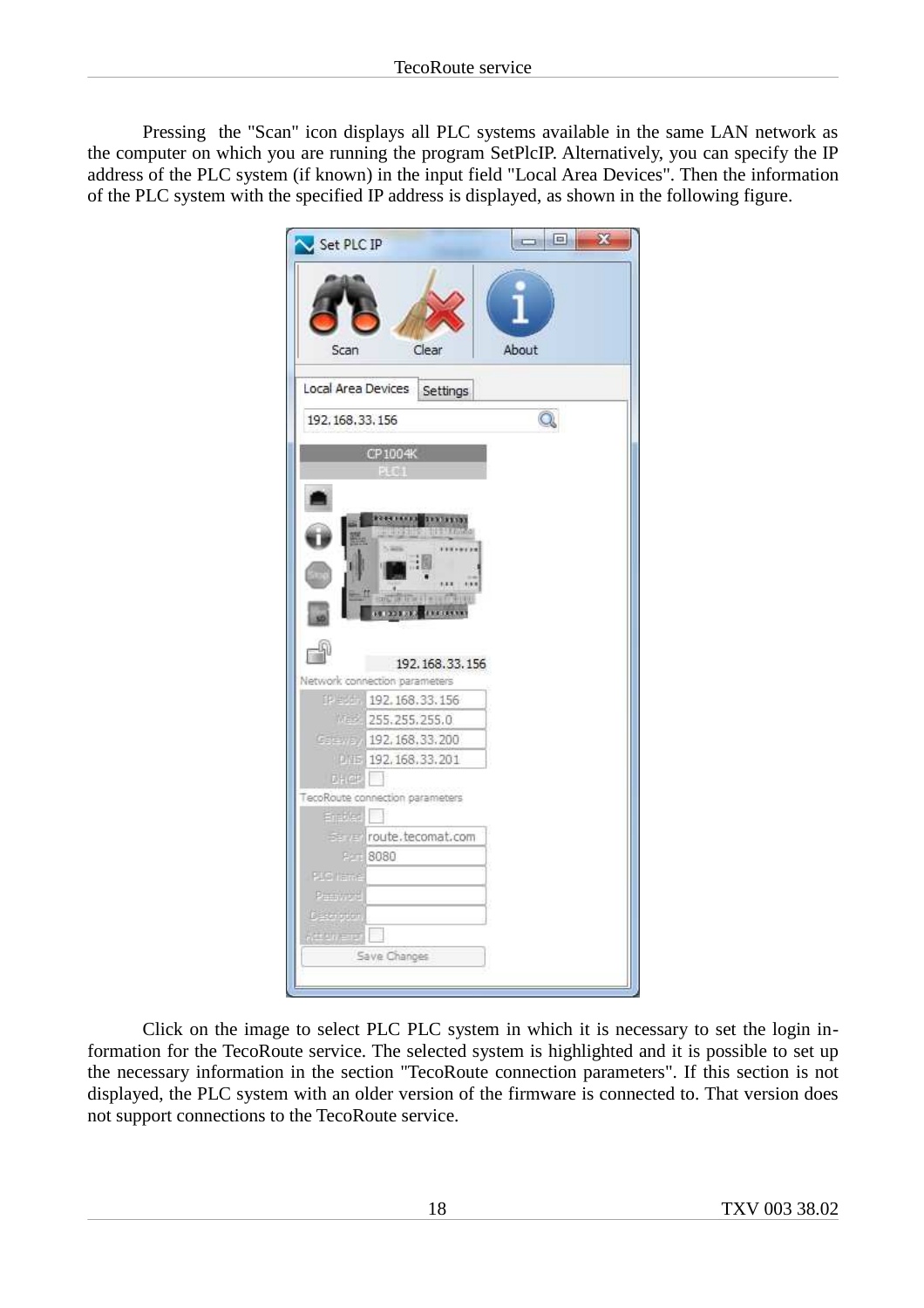Items in the "TecoRoute" connection parameters" have the following meanings:

### • **Enabled**

◦checking enables PLC to log to TecoRoute service

◦not checked PLC will not connect the TecoRoute service

• **Server**

◦the name of server, with running TecoRoute service (route.tecomat.com)

• **Port**

◦the number of the TCP port on which the service is operated (8080)

• **PLC name**

◦the name of the PLC

(must correspond with the data about the PLC on the TecoRoute account)

• **Password**

◦password of the PLC

(must correspond with the data about the PLC on the TecoRoute account)

• **Description**

◦Additional description of the PLC

• **Act on error**

◦enable TecoRoute service in the case of critical error in PLC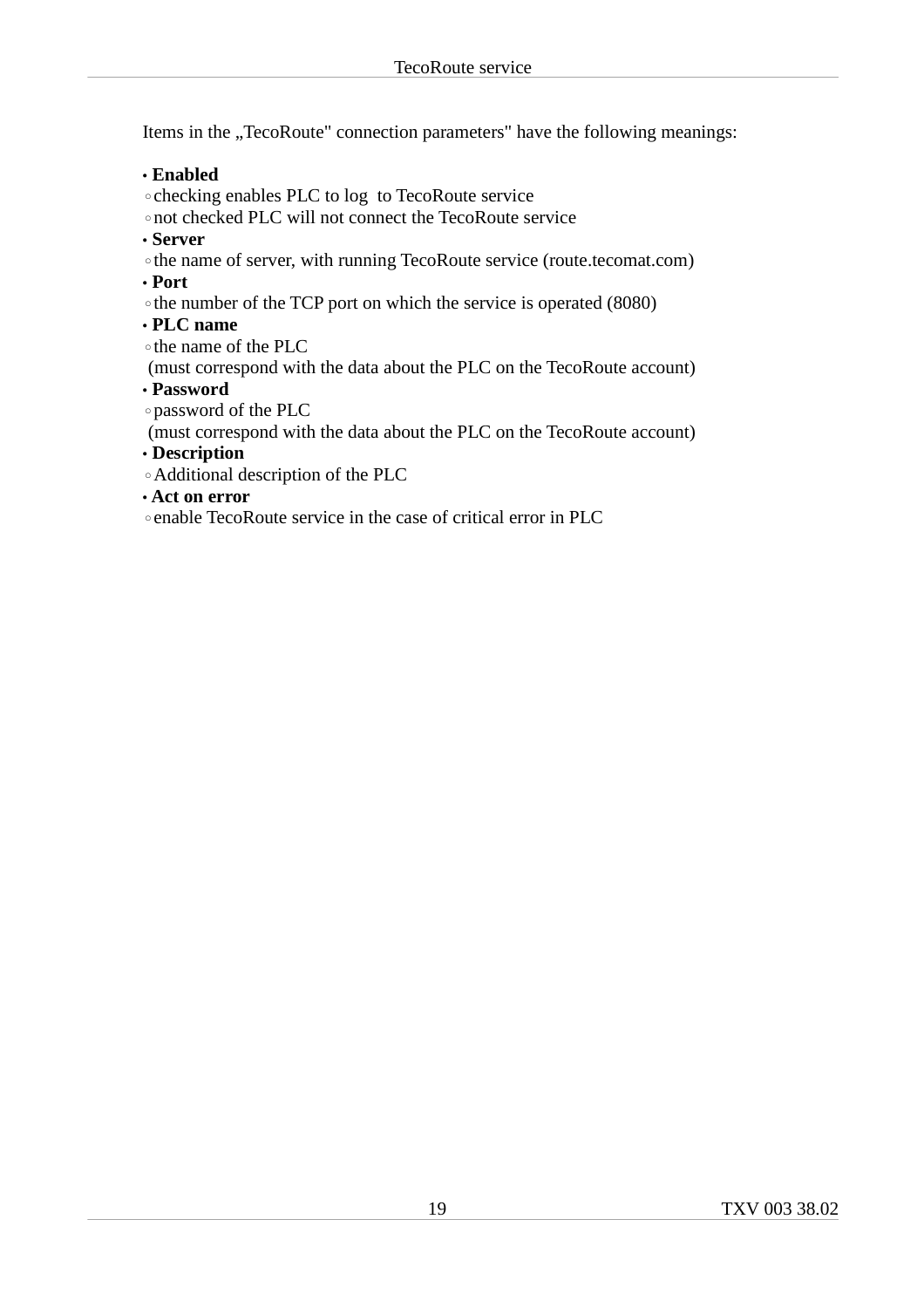

Data are loaded to the PLC by pressing the "Save Changes" button. After writing the login data, the PLC connects to the TecoRoute service during 1 minute.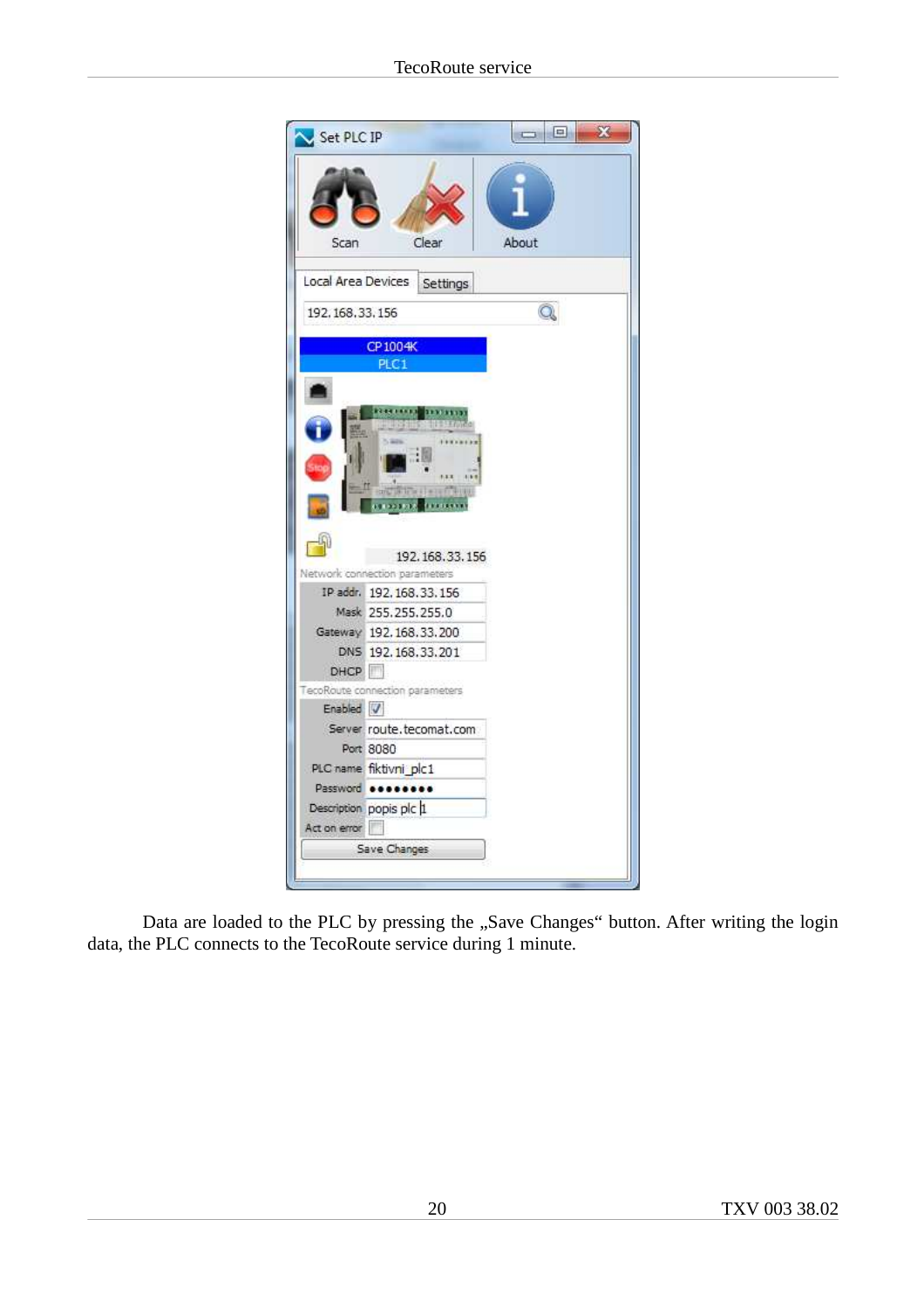## **4.2 Setting data for logging from the PLC user program**

Parameters for logging of PLC to the TecoRoute service you can test and set from the PLC user program using the library functions from TecoRouteLib. This library is an inherent part of the installation of the programming package Mosaic from version 2013.2.

This option is ready for occasional settings of parameters e.g. from the operator panel, which is connected to a PLC. Another option is to control the connection and disconnection of the PLC to the TecoRoute service by the contact connected to input of the PLC or by sending SMS message. Thus the PLC is enabled to connect only for necessary period (it need not be attached permanently). The logic of connecting and disconnecting to the TecoRoute service must be programmed in the PLC user program. For detailed description see the TXV 003 83.01 Library TecoRouteLib or the help of programming environment Mosaic.

## **4.3 How to test the login status of the PLC to the TecoRoute service**

After setting up your login data to the PLC the PLC will attempt to connect to the service TecoRoute. The current status of the connection to the PLC can be verified in several ways:

• by web browser

◦by access to the web interface of the PLC in the local network - connection state is shown in the system web page "Network"

◦by connecting to the TecoRoute portal ( http://tecoroute.geostore.cz/portal/ ) – in the list of devices the online / offline status of PLC is displayed.

• from the PLC user program

◦by calling the *fcGetTecoRouteStat()* function from the TecoRouteLib library.

### **4.3.1 Information about connection of PLC to the TecoRoute service on the system web page**

Each Foxtrot contains the system web page with basic information about PLC. These page can be accessed by the browser (Internet Explorer, FireFox, Chrome, Opera, Safari, …). Access to these pages is possible after entering your name and password, which is the same as the user name and password to the web pages created by WebMaker in Mosaic (the web application in PLC).

PLC systems with firmware version 4.9 and higher contain the following system web pages:

• **PLC info** (…/syswww/index.xml)

◦basic information about PLC system

◦information about the user/application program

• **App profiles** (.../syswww/set ap.xml)

◦information about the type and serial number of the PLC

◦information about the installed application profiles

◦the ability to add new application profile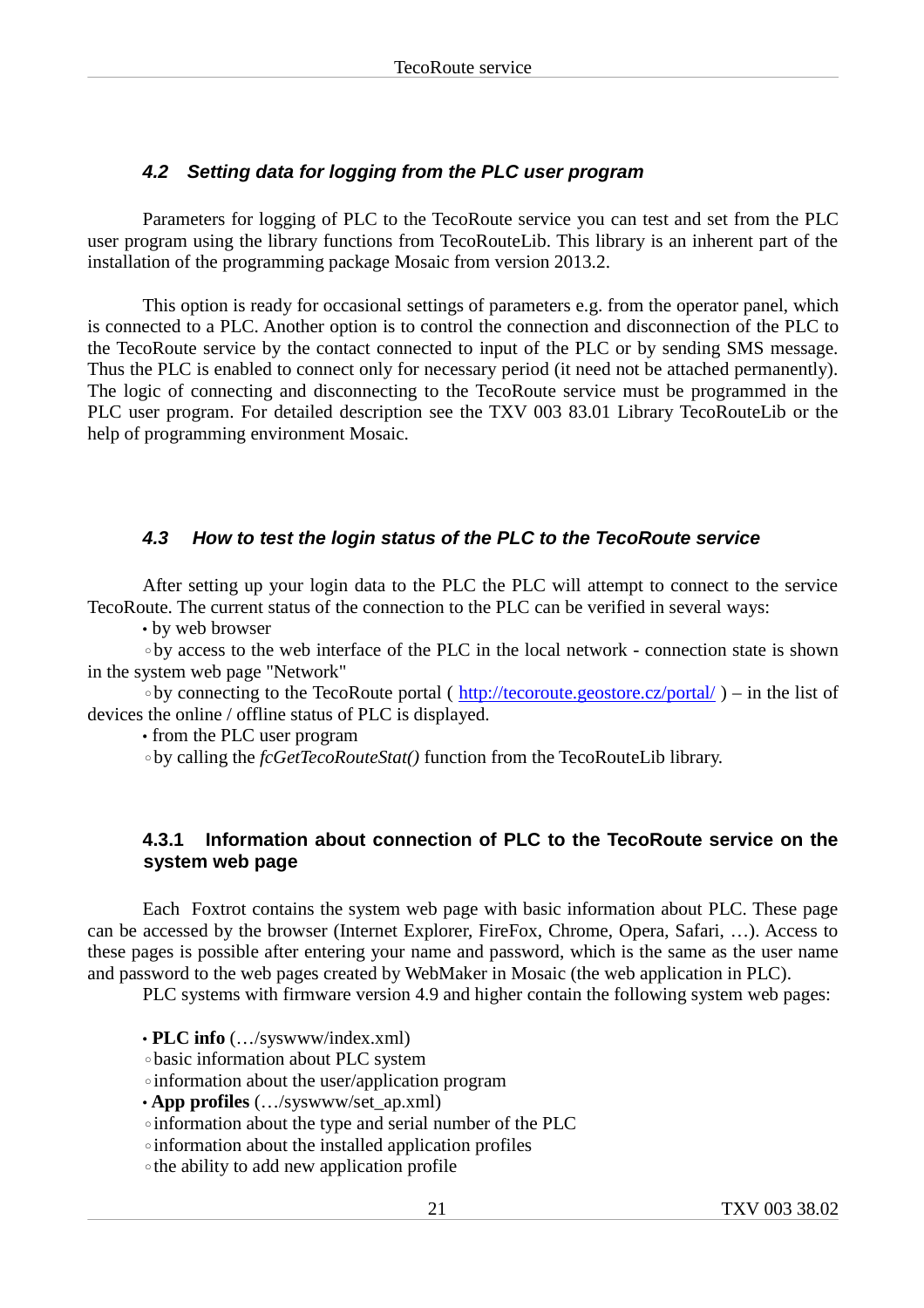- • **Network** (…/syswww/net\_ifo.xml)
- ◦information about setting network interface PLC
- ◦information about TecoRoute services settings.
- ◦information about the status of connection to the TecoRoute service

To display information about the status of the PLC connection to the TecoRoute service, you must enter the IP address of the PLC system into the address bar of the browser, accompanied by the name of the system web page "syswww/net info.xml". The following figure shows this page of PLC at 192.168.33.156 IP address

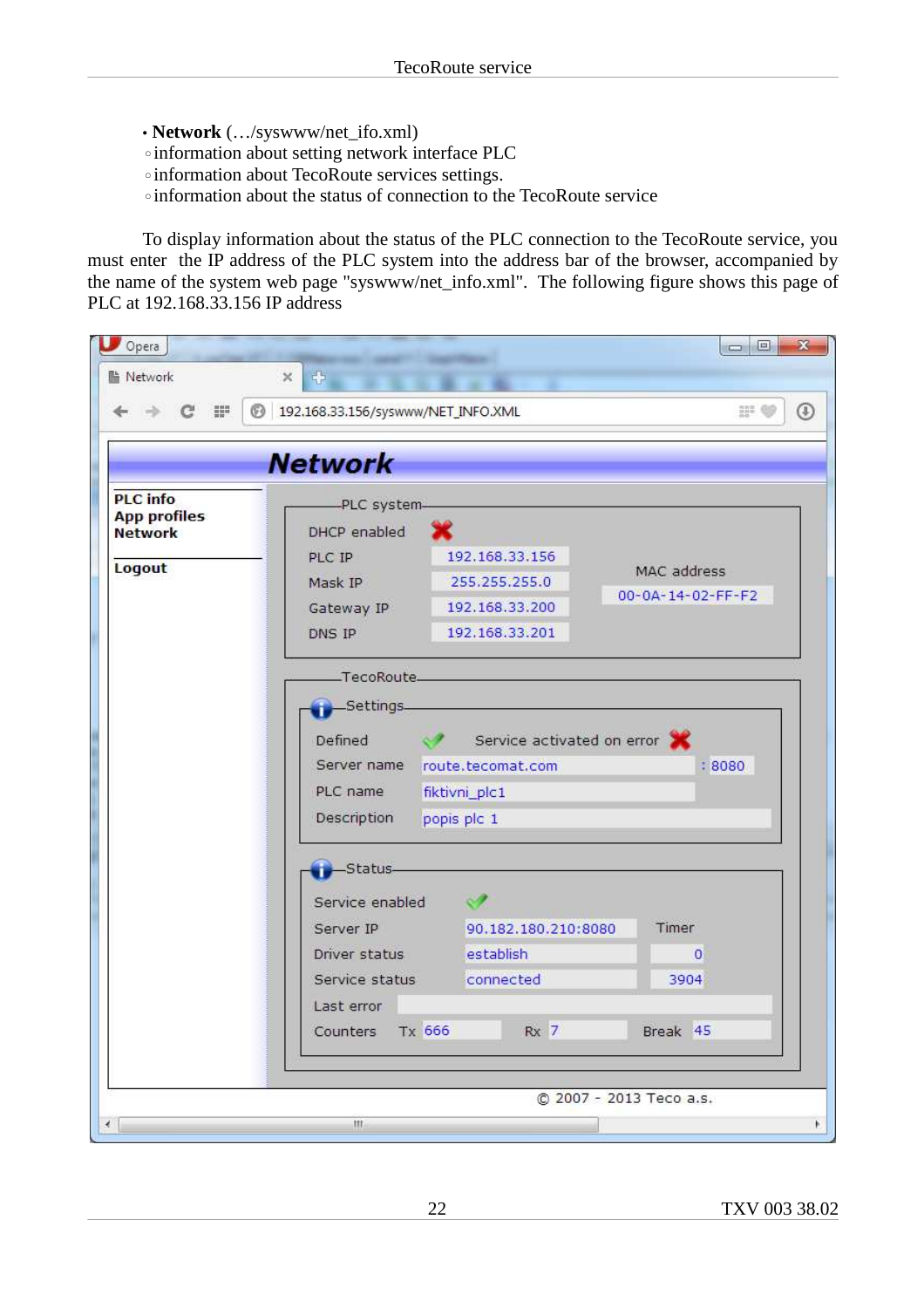In the bottom of the page you can see the required information.In case the PLC is connected to the TecoRoute service, the "establish" is displayed in the "Driver status" field, "connected" is displayed in the "Service status" and the field "Last error" is empty (contains no error message).

#### **4.3.2 Information about PLC connection to TecoRoute service on the service portal**

Another option, how to check if the PLC is connected or not to TecoRoute service, is to log in from the browser to the portal  $\frac{h}{h}$ .http://tecoroute.geostore.cz/portal/ " and show the page "Device list" ( "Přehled zařízení"). For each registered PLC there is posted, if the PLC is connected to the service (online) or if it is not available at the moment (not connected, offline).

An example of such a page is in the following figure.



Note that each user sees in the list only PLC authorised for him.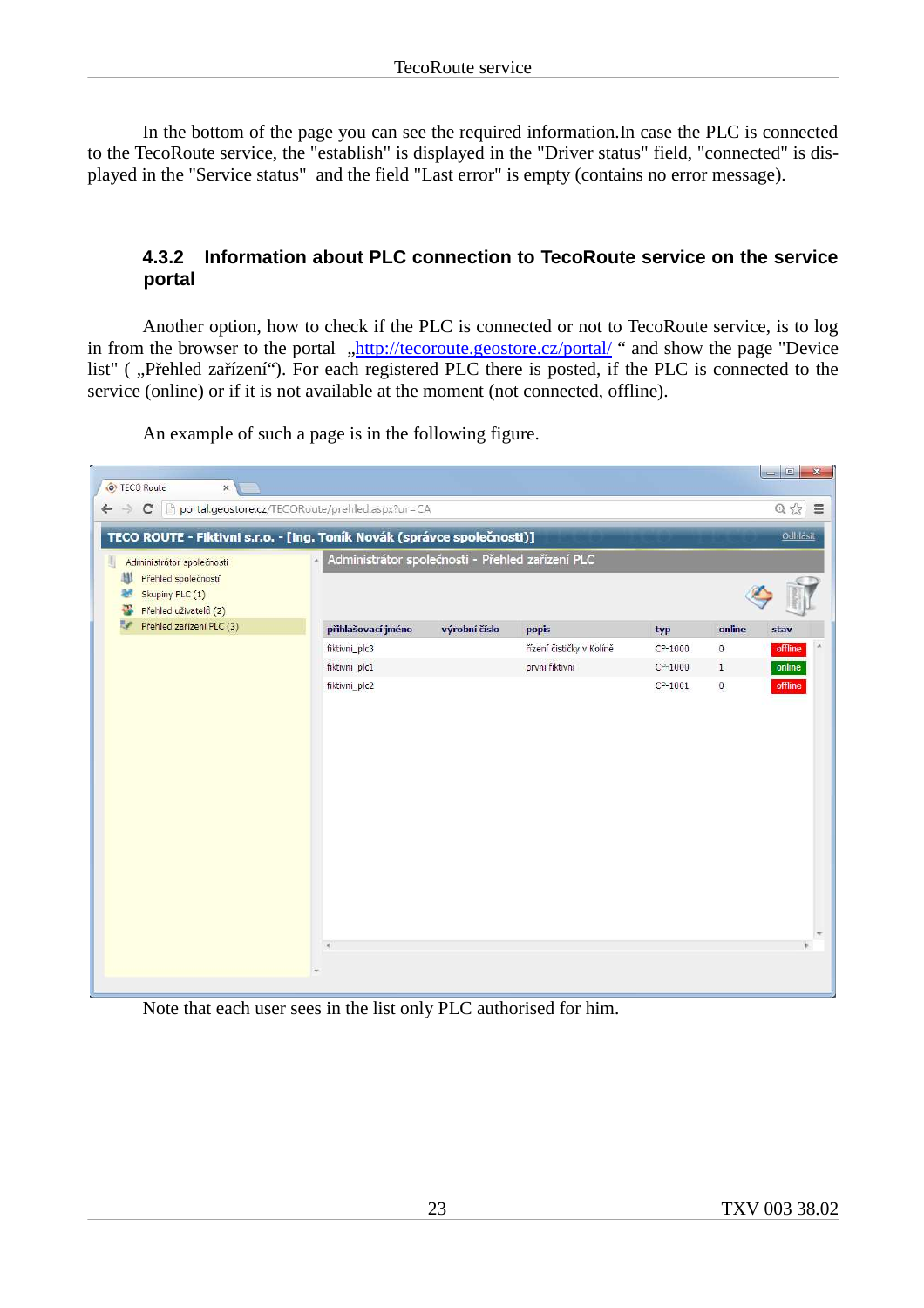# **5 APPLICATIONS USING THE TECOROUTE SERVICE**

The TecoRoute service can be used for the connection of the programming environment Mosaic to the PLC for remote administration of an application/user program in the PLC.Furthermore, it is possible to access the web server in the PLC from the browser through this service.

In order to use the service, the user and PLC must have a valid registration on the TecoRoute account .Furthermore, it must be connected to the service currently PLC (must be online).

### **5.1 Mosaic**

In a programming environment Mosaic the ability of access to the PLC via TecoRoute is enabled from from version 2013.2. For this case Mosaic uses TCP communication with the destination port 61682. Transmitted data are crypted (they are not transmitted in open form) and they only flow through the service. i.e. they are not saved on the server and there is not analysed there. Shortly said, the TecoRoute server "only" redirects data from Mosaic to the target PLC system.

In the project manager, you must set the "Connection type" to "TecoRoute". The other parameters have the following meaning:

• **The domain name**

◦the name of server, with running TecoRoute service (route.tecomat.com)

- • **Access name**
- ◦the name of the user to sign in to TecoRoute
- • **Access password**
- ◦user password to sign in to TecoRoute

(access name and password must be registered on the account TecoRoute)

- • **PLC name**
- ◦the name of the PLC registered in the account TecoRoute

• **Port**

◦the outgoing port for communication (TCP port 61682)

#### • **Timeout**

◦max. time to wait for a response

An example of the login dialogue is in the following figure.

| Adresa PLC: 0                                                                                                                                                                    | 人 Použit                                                                                                                                                                                    |                                                                                                                                                                                                                                 |                               |
|----------------------------------------------------------------------------------------------------------------------------------------------------------------------------------|---------------------------------------------------------------------------------------------------------------------------------------------------------------------------------------------|---------------------------------------------------------------------------------------------------------------------------------------------------------------------------------------------------------------------------------|-------------------------------|
| Typ připojení: TecoRoute<br>Společná nastavení<br>Ė<br>白·Hw<br>- Výběr řady PLC<br>Konfigurace HW<br>Sít PLC - logické propojení<br>E-Sw<br>E-Prostředí<br><b>i</b> -Dokumentace | Připojit<br>$\overline{0}$ $\div$<br>Adresa PLC:<br>Typ připojení <sup>-</sup><br><b>Odpojit</b><br>Sériový port<br>c<br>$C$ USB<br>C<br>Ethernet<br>Símulovaný PLC<br>C.<br>G<br>TecoRoute | TecoRoute<br>route.tecomat.com<br>Jméno domény:<br>Přístupové jméno:<br>spravce<br><b>xxxxx</b><br>Přístupové heslo:<br>Pamatovat heslo<br>fiktivni_plc1<br>Jméno PLC:<br>$\Gamma$ Port:<br>$61682 -$<br>$1000 - 1$<br>Timeout: | $\frac{1}{2}$<br>$\sim$<br>ms |

24 TXV 003 38.02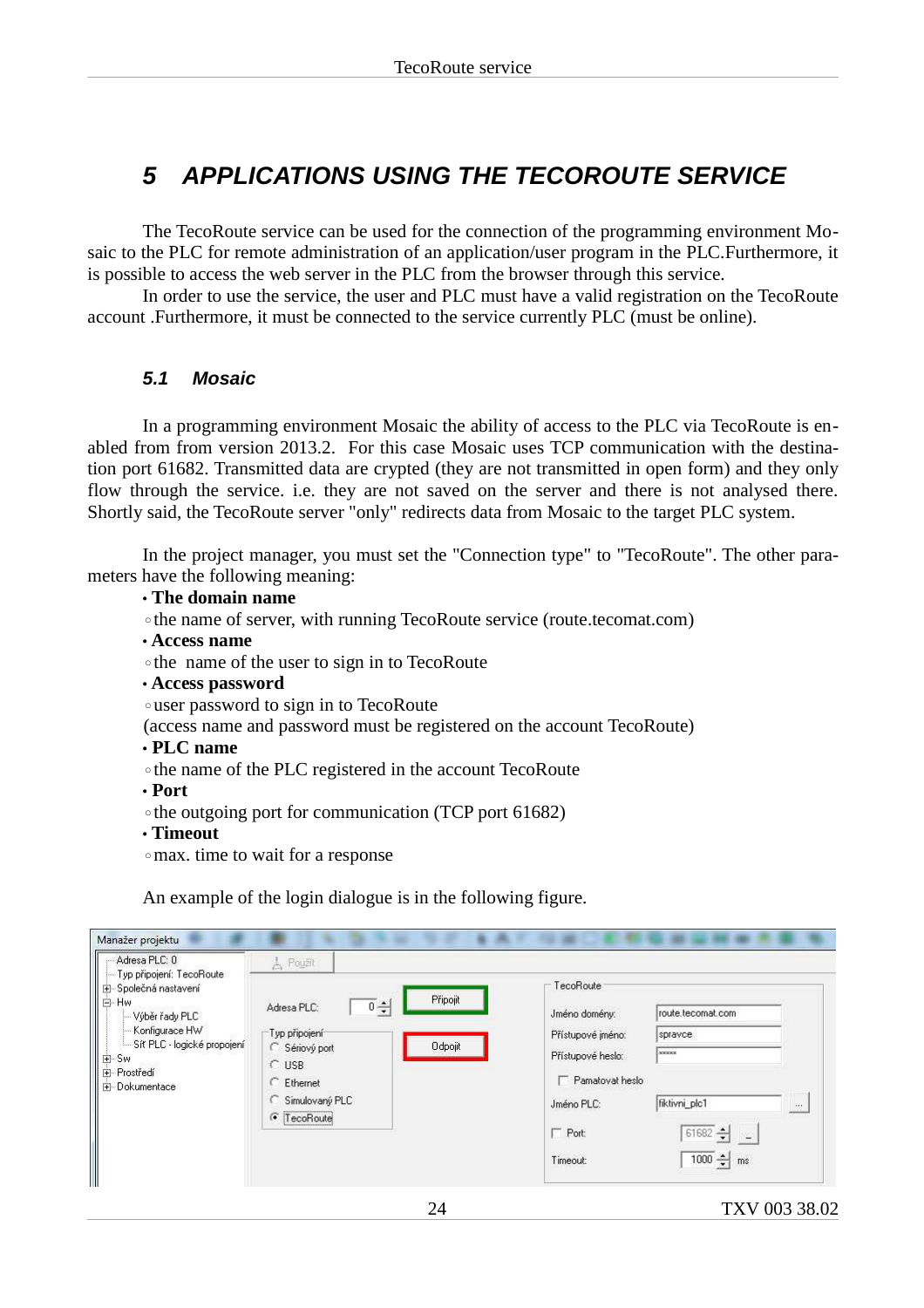If we press the button next to the field for "name of the PLC" ("Jméno PLC") Mosaic offers a dialogue with the choice of the PLC. In the selection there are offered all the PLC, to which the user has authorized access. At the same time the dialogue contains information if the PLC is connected to the TecoRoute or not.

| TecoRoute výběr automatu       |                      |                          |  |  |  |
|--------------------------------|----------------------|--------------------------|--|--|--|
| Vyberte ze seznamu automatů    |                      |                          |  |  |  |
| Jméno automatu                 | Stav                 | Popis                    |  |  |  |
| fiktivni_plc1                  | <b>ON-LINE</b>       | první fiktivní           |  |  |  |
| fiktivni_plc2<br>fiktivni_plc3 | off-line<br>off-line | řízení čističky v Kolíně |  |  |  |
|                                | Ш                    |                          |  |  |  |
|                                |                      |                          |  |  |  |
| Pouze stav 'ON-LINE'           |                      |                          |  |  |  |
| OΚ                             | Zkusit znovu         | Storno                   |  |  |  |

After selecting the PLC it is needed to press the button "connect"  $($ . Pripojit $'$ ) in the logon dialogue box. Further work with the Mosaic environment is the same as for all other connection methods (serial, USB, Ethernet).

### **Editing the user/application program in the PLC**

When you edit the application program via TecoRoute it is necessary to bear in mind that this is a remote access, where the transmission route is little bit risky of failure of its technical nature.Each data packet sent from the Mosaic into the PLC system travels the Internet through several routers and also the stability provided by the Internet connection provider plays its specific role (both on the side of the Mosaic and on the side of the PLC). So the failure of a transmission route may occur even though the TecoRoute server is running continuously without any failure.

If the route failure occurs during the loading of a new program to the PLC and the online changes of the program are not turned on, it may happen that the PLC will remain in the HALT mode, and will not have the valid application program in the memory. In other words, the PLC will stop the control of the technology and will not be able to do it until the entire application program will be loaded into the PLC again. This may cause a serious problem especially in cases when the connection drops out for a longer period. For this reason, it is recommended to use the online changes of the PLC program.If the application program in the PLC is reloaded with the online-enabled changes, then the PLC control the connected technology during the recording of the new programme (in accordance with the original program). Only after a whole new program is loaded, the PLC switches from the old user program to the new one.Therefore, if the transmission route failure occurs during the load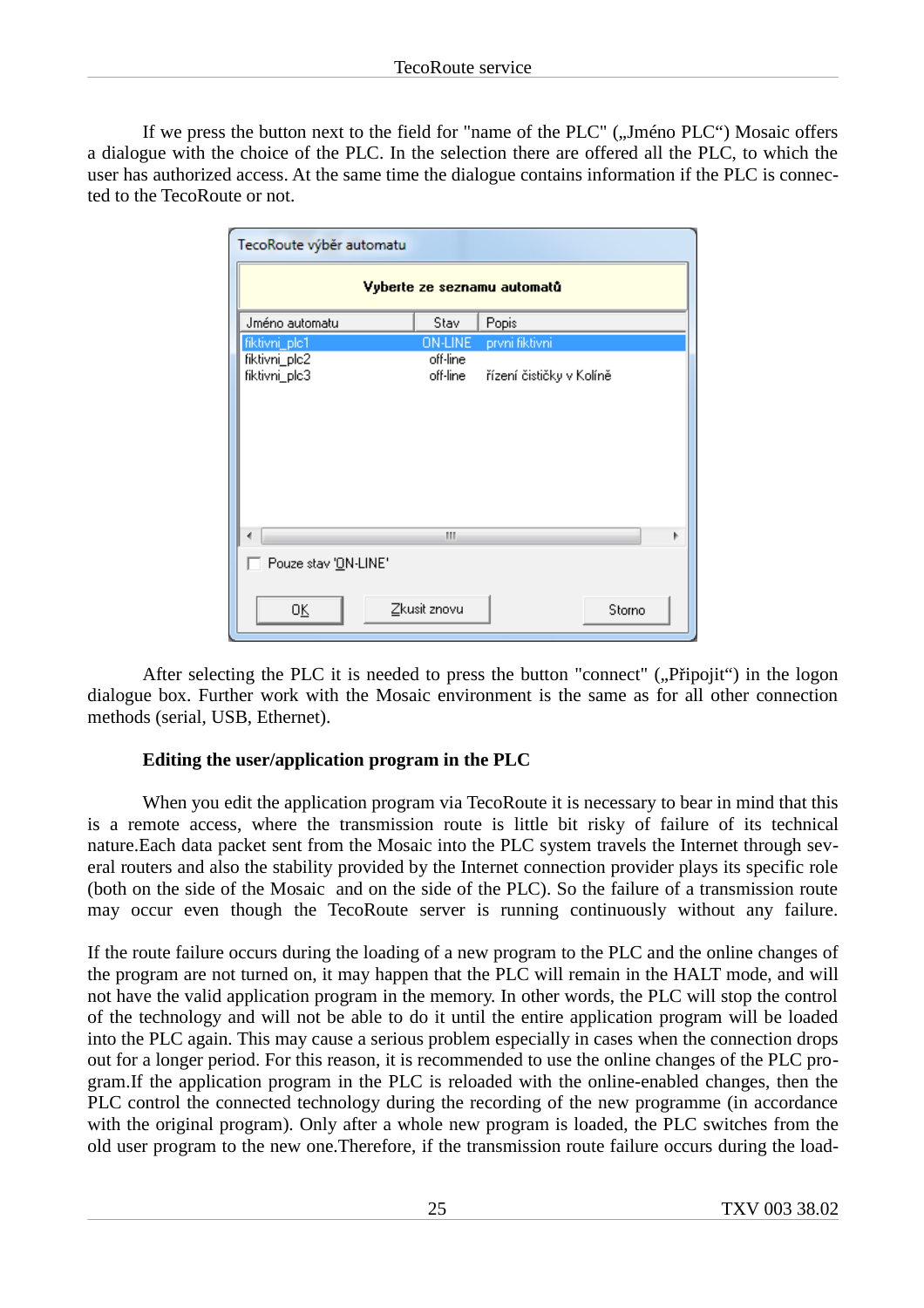ing of the new user program the PLC proceedings is not stop and the PLC will continue to control the technology according to the original program.

### **5.2 Web page browsers**

TecoRoute service can also be used in the case where it is necessary to browse the web pages stored in the PLC from the browser.

In order to use the service, the user and PLC must have a valid registration on the TecoRoute account .Furthermore, it must be connected to the service currently PLC (must be online).The user must be authorised on the account to access the PLC.And he must be allowed to use the service *"browser"*.

First it is necessary to subscribe the browser to the TecoRoute server. Enter http://route.teco mat.com:61682/ in the address bar of your browser. Then the logging dialogue to the service pops up in the browser.

The meaning of each field is as follows:

#### • **The user name**

◦user name to sign in to TecoRoute

• **Access password**

◦user password to sign in to TecoRoute

(access name and password must be registered on the account TecoRoute)

- • **PLC name**
- ◦the name of the PLC registered in the account TecoRoute

| Login                           | $\times$                                   | E<br><b>COL</b>                                                    | $\mathbf{x}$ |
|---------------------------------|--------------------------------------------|--------------------------------------------------------------------|--------------|
| $\leftarrow$ $\rightarrow$<br>C | route.tecomat.com:61682/                   |                                                                    | Ξ            |
|                                 | Uživatelské jméno:<br>Heslo:<br>PLC jméno: | TecoRoute: Vítejte a přihlašte se, prosím.<br>spravce<br><br>Login |              |

If the PLC name is not entered ("PLC name" field is left empty) then the server services will offer the next page with a list of PLC systems, which are registered for the user to choose and log on. Dialogue with PLC looks as follows: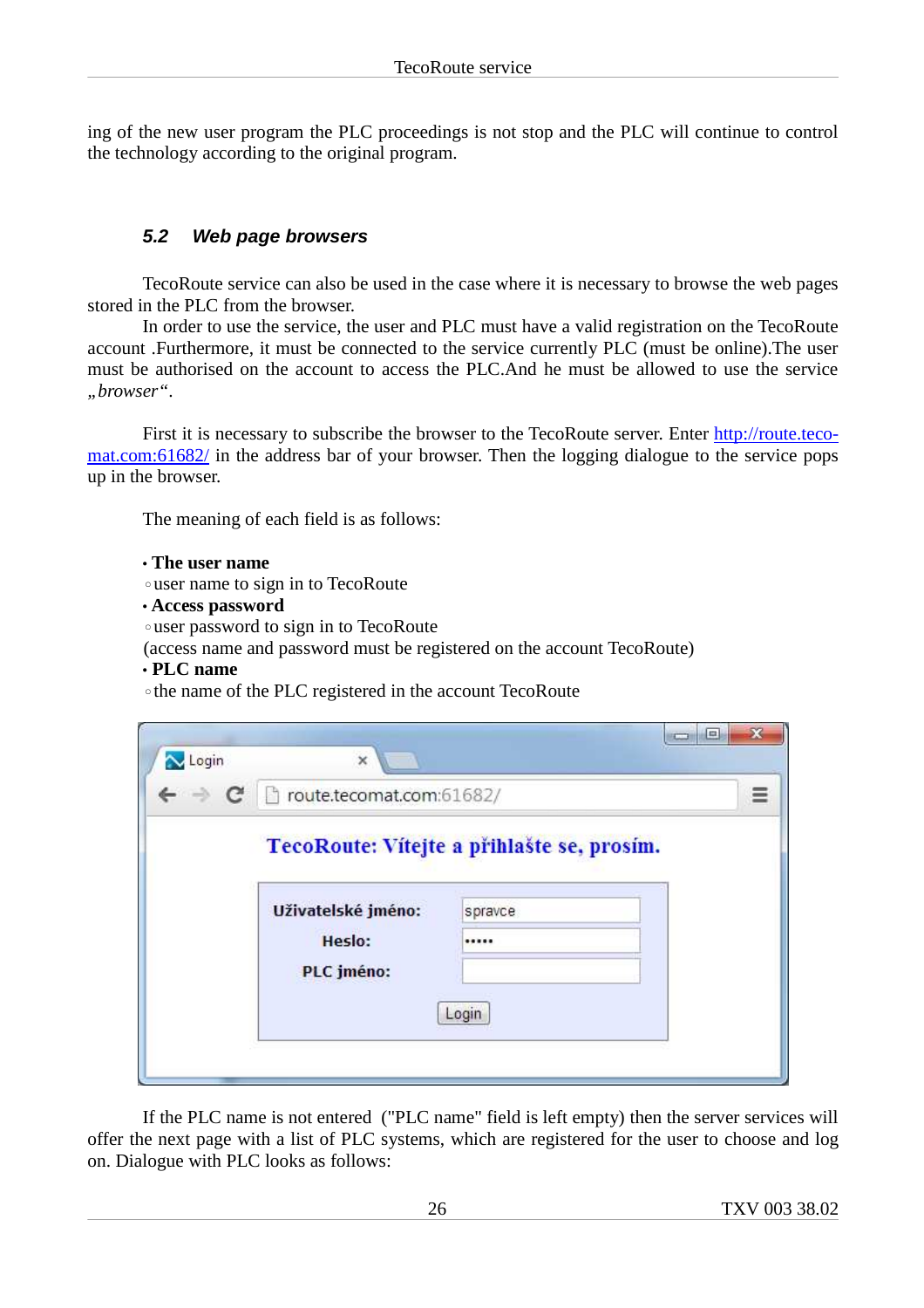|                      |               | route.tecomat.com:61682/TR_SELECT.XML      | Ξ        |
|----------------------|---------------|--------------------------------------------|----------|
| Přejete si, aby apli | Uložit heslo  | Nikdy v případě těchto stránek             | $\infty$ |
|                      |               | TecoRoute: Vyberte PLC, prosim.            |          |
| PLC jméno:           |               | fiktivni plc3 : řízení čističky v Kolíně → |          |
|                      | fiktivni plc2 | fiktivni_plc1 : prvni fiktivni             |          |

Green highlighted line means that PLC is currently connected to the service (online).Red highlighted line indicates that the PLC system is not currently available through TecoRoute (it is offline, not connected).The currently selected PLC system is highlighted by blue.

Clicking on the name of the PLC the system you want to connect is selected.

| Login<br>C<br>$\rightarrow$ | $\times$             |              | $\Box$<br>▭<br>route.tecomat.com:61682/TR_SELECT.XML<br>≡              |
|-----------------------------|----------------------|--------------|------------------------------------------------------------------------|
|                             | Přejete si, aby apli | Uložit heslo | Nikdy v případě těchto stránek<br>$\infty$                             |
|                             | PLC jméno:           |              | TecoRoute: Vyberte PLC, prosim.<br>fiktivni plc1 : prvni fiktivni<br>▼ |
|                             |                      |              |                                                                        |

After pressing the button "Login" the connection to the selected PLC is proceeded and login dialog box of the internal web server of the target PLC appears (the same one as in the case of logging that PLC from its local network). From this point, the browser is redirected to the web server of the selected PLC.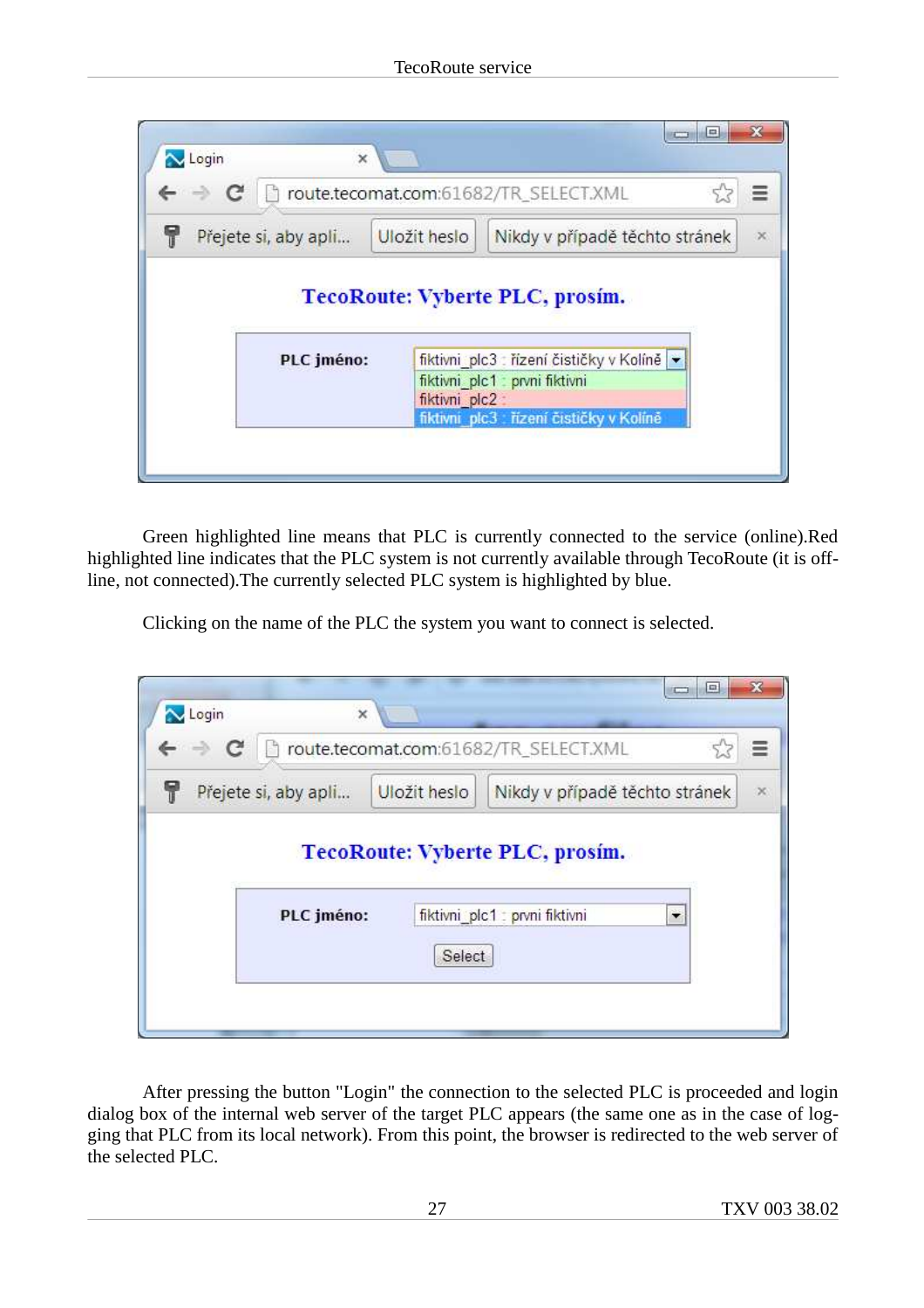| Login                      | ×                                                                        | $\blacksquare$ |  |
|----------------------------|--------------------------------------------------------------------------|----------------|--|
| $\leftarrow$ $\rightarrow$ | C   houte.tecomat.com:61682/syswww/login.xml                             |                |  |
|                            | Vítejte a přihlašte se, prosím.<br>Uživatelské jméno:<br>Heslo:<br>Login |                |  |

Name and password in this dialogue box must match the setting done by WebMaker tool in Mosaic development environment.

| fiktivni_plc1 / Index<br>$\leftarrow$ $\rightarrow$ C | $\times$<br>route.tecomat.com:61682/index.xml |              |              | Ξ |
|-------------------------------------------------------|-----------------------------------------------|--------------|--------------|---|
| <b>Index</b>                                          | fiktivni_plc1 / Index<br><b>TEST</b>          |              |              |   |
| Logout                                                | Podsvit                                       | 23<br>0      | 0            |   |
|                                                       | <b>Teplota</b><br><b>Vlhkost</b>              | 0.00<br>0.00 | 0.00<br>0.00 |   |
|                                                       |                                               |              |              |   |

After logging on to the web server of PLC its home page appears. Now it is possible to work in the same way as in the case of a browser connected directly in a local network.

For comparison we show how the same web page looks when you access it by the browser from the local network PLC.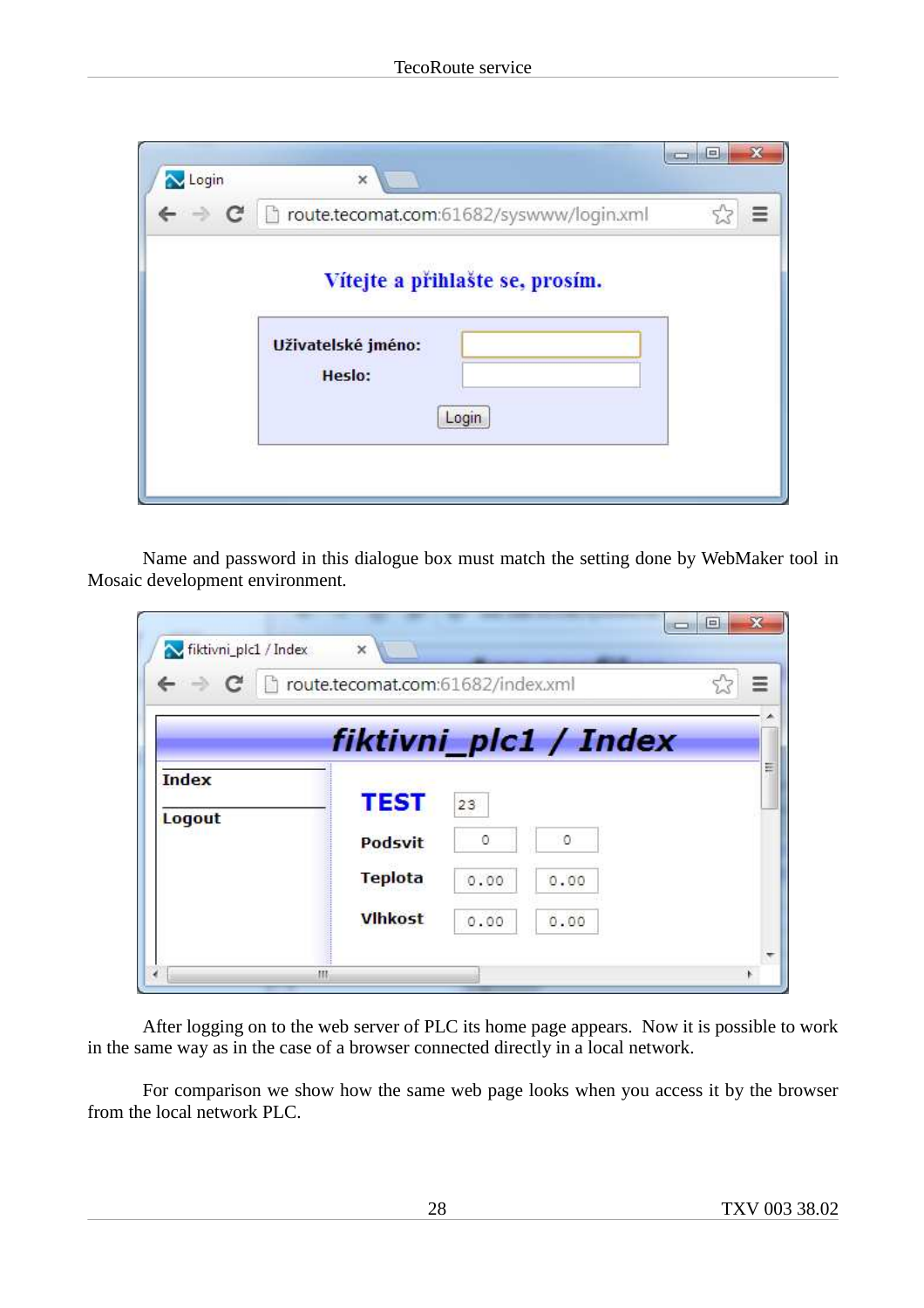| Opera                  |                                | X<br>▣<br>$\Box$ |
|------------------------|--------------------------------|------------------|
| Index                  | ÷<br>×                         |                  |
| ₩<br>C<br>⊛            | 192.168.33.156/index.xml       | 쁣<br>Œ           |
|                        | <b>Index</b>                   | Ξ                |
| <b>Index</b><br>Logout | <b>TEST</b><br>137             |                  |
|                        | 0<br>0<br><b>Podsvit</b>       |                  |
|                        | <b>Teplota</b><br>0.00<br>0.00 |                  |
|                        | <b>Vlhkost</b><br>0.00<br>0.00 |                  |
| Ш<br>∢                 |                                |                  |

We see that the only difference between that two pages is in the name of the page that is listed in the browser and in the caption of the page (marked in red). In the case of access via the TecoRoute service the name of the PLC is automatically added in front of the name of the page. That is for unambiguous identification of the PLC system to which the browser is currently connected by the remote access.

#### **Access restrictions of the browsing via TecoRoute**

• Maximum 2 browsers can look into one PLC Foxtrot through TecoRoute service at the same time

• Images from web cameras (IP camera as the WebMaker object) are not available through the TecoRoute service.

#### **The name and the password for the login from the browser**

To sign in to TecoRoute each user has assigned unique user-name and password. If the same name and password is also entered as an access settings for the web pages in the PLC (in the Web-Maker tool), then the user will be logged on at the same time both to the TecoRoute service as well as to the PLC internal web site. This eliminates completing the next logging dialogue on to the Web server in the PLC.In this case it is necessary for that user to have only one (or few) PLC set for access through TecoRoute, the application usage was restricted only to "*browser*" and his role was set to "user" (*"uživatel*") (that is, someone who can make changes on the account TecoRoute). This option is primarily intended for connection of end users (operators of the equipment controlled by PLC system). In other words, if the company has established an account on the server TecoRoute services can offer access to the PLC via this account as well as for their end customers.

Name and password that should be used both for logging on to the TecoRoute service and for logging on to the PLC can have a maximum of 10 characters and may not contain the characters of